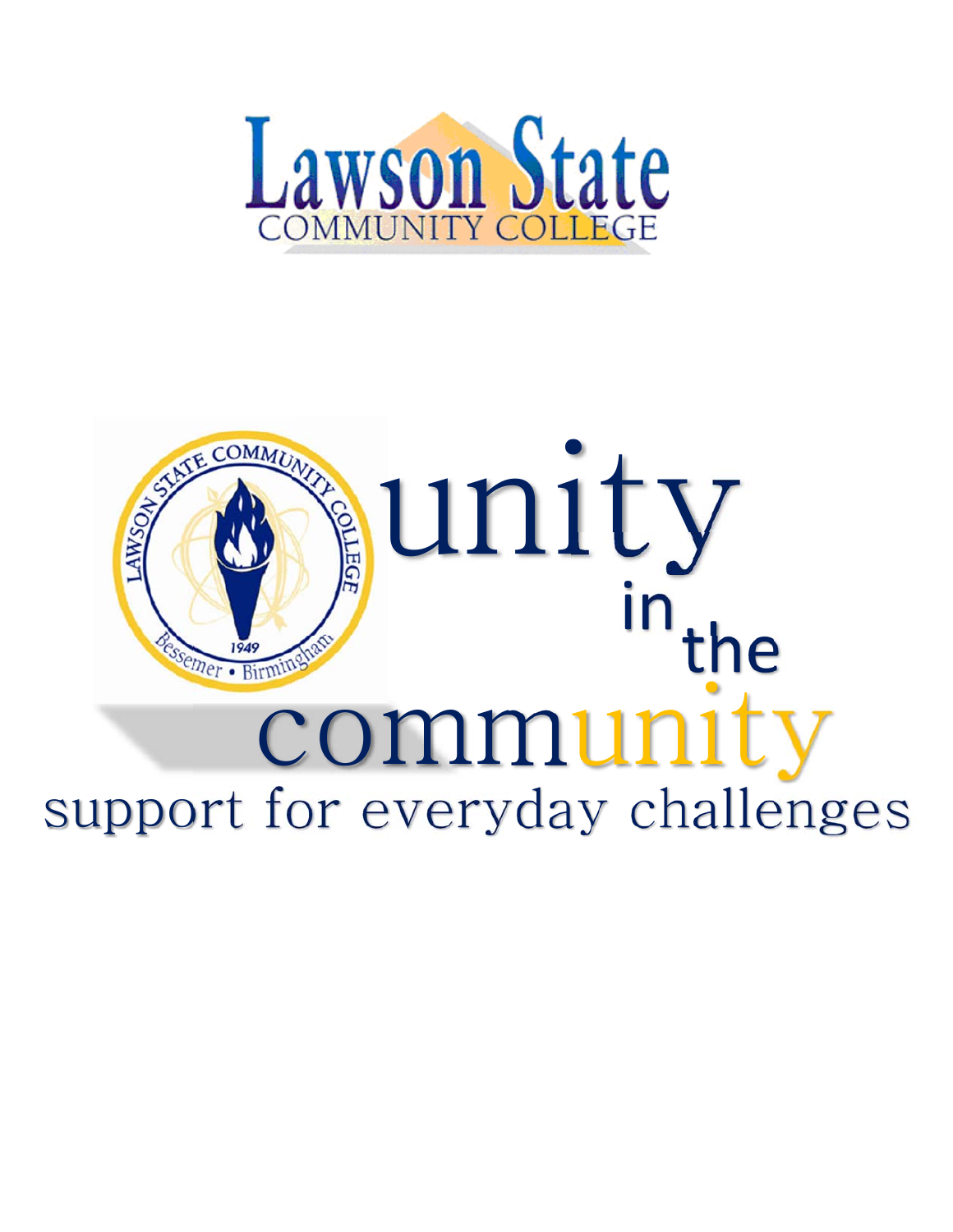## **Lawson State Community College Resources**

| <b>Career Services</b>                       | <b>Counseling Services</b>                                 |
|----------------------------------------------|------------------------------------------------------------|
| <b>Dorian Waluyn</b>                         | <b>Renay Herndon</b>                                       |
| Career Services/College Transfer Coordinator | Counselor                                                  |
| <b>Bessemer Campus</b>                       | <b>Bessemer Campus</b>                                     |
| <b>Birmingham Campus</b>                     | rherndon@lawsonstate.edu                                   |
| dwaluyn@lawsonstate.edu                      | Office: (205)929-3419                                      |
| Office: (205) 929-3415                       |                                                            |
| <b>Student Support Services</b>              | <b>Counseling Services</b>                                 |
| <b>LaSharron Harris</b>                      | <b>Kimberly Moore</b>                                      |
| Director of Student Support Services         | <b>Student Services Specialist</b>                         |
| <b>Bessemer Campus</b>                       | <b>Bessemer Campus</b>                                     |
| lharris@lawsonstate.edu                      | kmmoore@lawsonstate.edu                                    |
| Office: (205) 929-3518                       | Office: (205) 929-3420                                     |
| <b>Student Support Services</b>              | <b>Counseling Services</b>                                 |
| <b>Keisha Lewis</b>                          | <b>Janine McCoy Jones</b>                                  |
| Academic Counselor/Coach                     | <b>Student Services Specialist</b>                         |
| <b>Bessemer Campus</b>                       | <b>Birmingham Campus</b>                                   |
| klewis@lawsonstate.edu                       | jmccoy@lawsonstate.edu                                     |
| Office: (205) 929-3516                       | Office: (205) 929-6396                                     |
| <b>Student Support Services</b>              | <b>Counseling Services</b>                                 |
| Latasha Nix                                  | <b>Lesley Harper</b>                                       |
| Director of Student Support Services         | Persistence Counselor                                      |
| <b>Birmingham Campus</b>                     | <b>Birmingham Campus</b>                                   |
| $lnix(a)$ lawsonstate.edu                    | lharper@lawsonstate.edu                                    |
| Office: (205) 929-6397                       | Office: (205) 929-6486                                     |
| <b>Student Support Services</b>              | <b>Student Financial Services</b>                          |
| <b>Nkenge Hudson</b>                         | <b>Cassandra Hollins</b>                                   |
| Counselor                                    | Director of Student Financial Services                     |
| <b>Birmingham Campus</b>                     | <b>Birmingham Campus</b>                                   |
| nhudson@lawsonstate.edu                      | chollins@lawsonstate.edu                                   |
| Office: (205) 929-6430                       | Office: (205) 929-2091                                     |
| <b>Student Support Services</b>              | <b>Student Financial Services</b>                          |
| <b>Tianna Thompson</b>                       | <b>Sharron Williams</b>                                    |
| Academic Coach                               | <b>Assistant Director of Student Financial Services/VA</b> |
| Birmingham Campus                            | Coordinator                                                |
| tthompson@lawsonstate.edu                    | <b>Bessemer Campus</b>                                     |
| Office: (205) 929-6420                       | swilliams@lawsonstate.edu                                  |
|                                              | Office: (205) 929-3421                                     |
| <b>Student Activities</b>                    | <b>Records Office</b>                                      |
| Quiyana Burt                                 | <b>Lori Chisem</b>                                         |
| <b>Student Activities Manager</b>            | Registrar                                                  |
| Bessemer/Birmingham                          | <b>Bessemer/Birmingham</b>                                 |
| qburt@lawsonstate.edu                        | lchisem@lawsonstate.edu                                    |
| Office: (205) 929-2072                       | Office: (205) 929-3409                                     |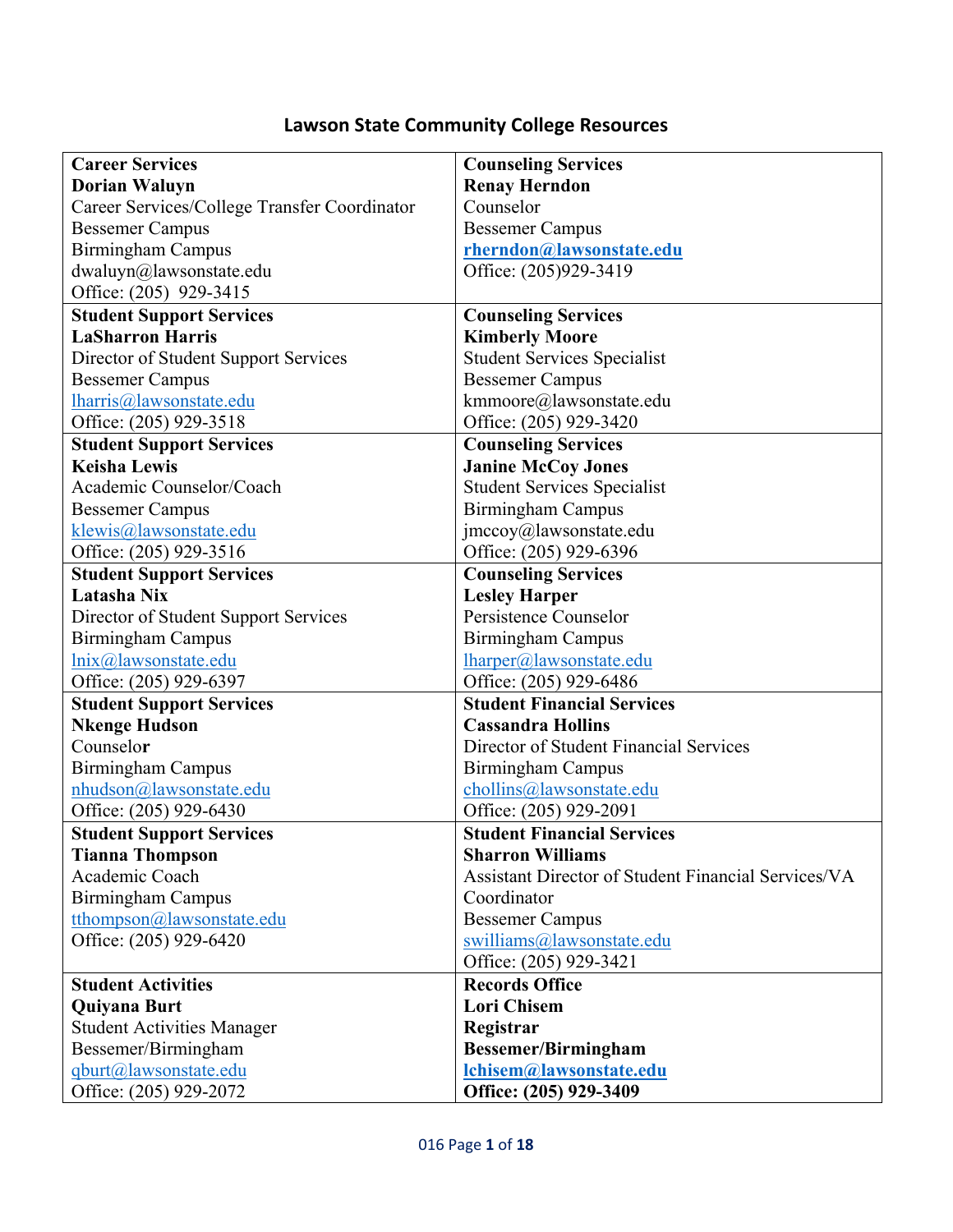#### **EMERGENCY NUMBERS**

#### **1) FOR EMERGENCIES CALL 911**

#### **2) BIRMINGHAM FIRE & RESCUE**

(205) 254‐2053 (Emergencies 911)

### **3) BIRMINGHAM POLICE DEPARTMENT**

(205) 328‐9311 (Emergencies 911)

#### **4) CAP (City Action Partnership)**

(205) 251‐0111 1704 Fifth Avenue North

#### **5) CRISIS CENTER**

(205) 323‐7777

#### **6) FAMILY VIOLENCE**

(205) 322‐HURT (4878) www.ywcabham.org Safe shelter, legal advocacy, counseling.

### **7) RAPE RESPONSE**

(205) 323‐7273

## **8) STREET HOMELESS OUTREACH PROGRAM (STOP)**

The Old Firehouse Shelter (205) 252‐9571 or (205) 251‐0111 Outreach case management.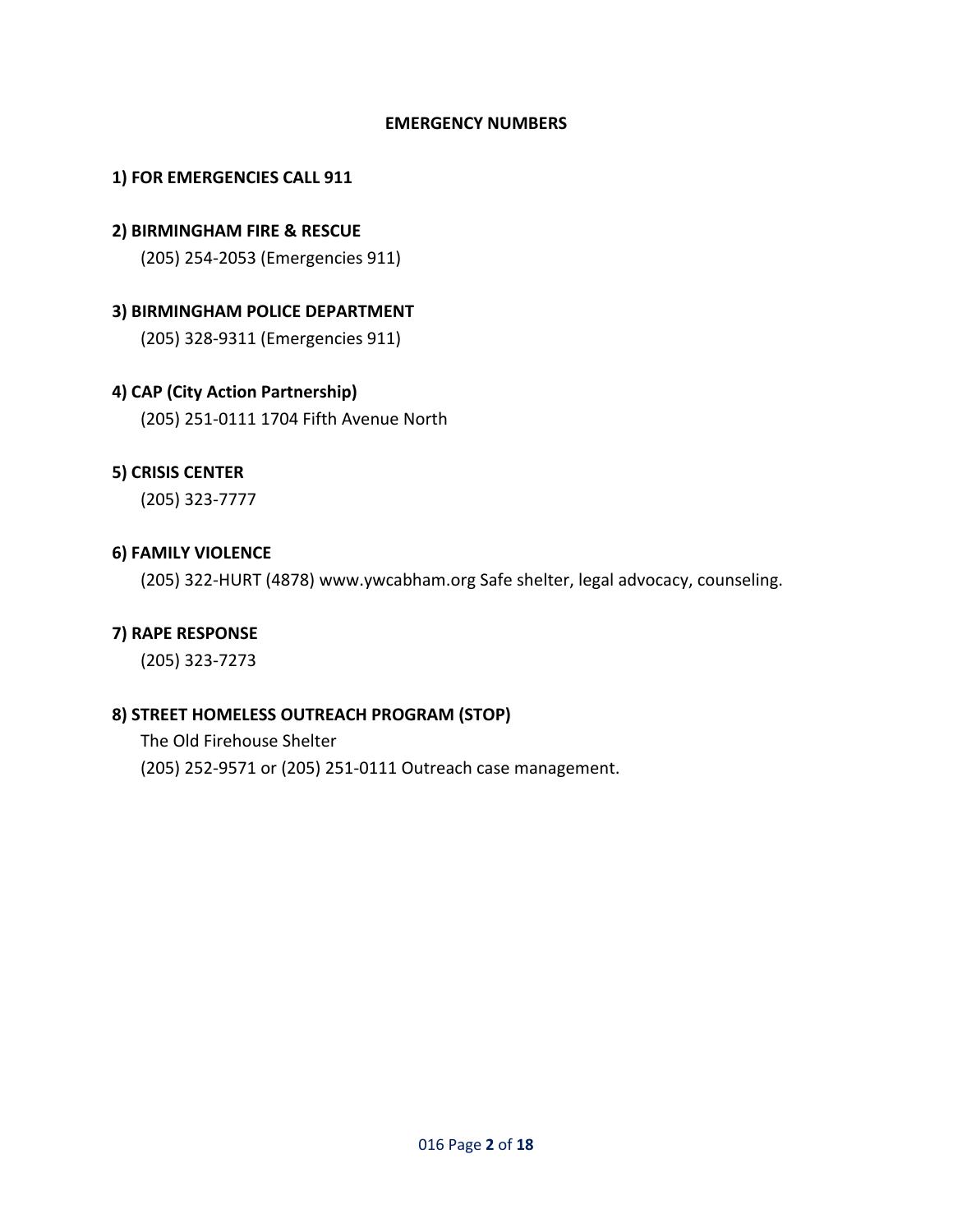#### **SHELTERS**

| 1)  | <b>BETHANY HOME</b><br>1615 Cullom Street South                    | 11   | <b>JIMMIE HALE MISSION</b><br>3420 2nd Ave. North                                                   |
|-----|--------------------------------------------------------------------|------|-----------------------------------------------------------------------------------------------------|
|     | (205) 930-0144                                                     |      | (205) 324-2271                                                                                      |
|     | Adult Women. Intake 9:00 AM -5:00 PM. Phone referral okay.         |      | https:lljimmiehalemission.com/ Men Only, (10 required for                                           |
| 2)  | <b>BRIDGE MINISTRIES Homeless Families with Children</b>           |      | 2nd-timers). 7 day limit (3 month lifetime) waived if request                                       |
|     | 101619th Street South (10th Court side of Southside Baptist        |      | enrollment into Program. Intake 3:00 PM -7:00 PM.                                                   |
|     | Church)                                                            |      | Require service attendance.                                                                         |
|     | (205) 930-0309                                                     | 12)  | <b>LOVELADY CENTER</b>                                                                              |
|     | http://www.bridgeministriesbham.org/ Temporary lodging for         |      | 7916 2°' Ave. South                                                                                 |
|     | families with children when all other shelters are full. (Referral |      |                                                                                                     |
|     | from family shelter required.)                                     |      | (205) 833-7410 & (205) 836-3121                                                                     |
|     | Financial assistance from shelter to housing. (By                  |      | httpJIwww.loveladycenter.org/                                                                       |
|     | Appointment Only.)                                                 |      | Transitional living facility for women who have been                                                |
| 3)  | <b>CHILDREN'S AID SOCIETY Project Independence 181 West</b>        |      | incarcerated or suffered from substance abuse. Case                                                 |
|     | Valley Ave. Ste. 300                                               |      | Management services to assist with societal readjustment.                                           |
|     | (205) 251-7148 Emergency (205) 337-3910                            | 13)  | <b>MARY'S HOUSE</b>                                                                                 |
|     | http://www.childrensaid.org/ Young mothers ages 16-21 who          |      | 2107 Avenue G.                                                                                      |
|     | are pregnant and/or parenting; Comprehensive program               |      | (205) 780-2020 Shelley Doug/as                                                                      |
|     | including parenting and living skills, job skills training and     |      | Email: shelleyd9@juno.com Primarily houses visitors to                                              |
|     | housing.                                                           |      | hospital or prison. Others for short term emergencies.                                              |
| 4)  | <b>FAMILY PROMISE OF BIRMINGHAM (Formerly B 'ham</b>               |      | Call for vacancy inquiry.                                                                           |
|     | Hospitality Network)                                               | (14) | THE OLD FIREHOUSE SHELTER                                                                           |
|     | (205) 918-0246                                                     |      | 1501 3rd Avenue North                                                                               |
|     | www.familypromisebham.org Assistance for families making           |      | (205) 252-9571                                                                                      |
|     | the transition from shelter to housing. Two parent families with   |      | www.firehouseshelter.com/                                                                           |
|     | minor children. Single mothers only if they have at least one      |      | Men Only (no ID required). Intake 7:00PM -7:30PM.                                                   |
|     | boy age 10 or above. Single fathers with minor children.           |      |                                                                                                     |
|     | Intake Interviews Monday - Friday from 7:30 AM until               | 15)  | PATHWAYS, INC.                                                                                      |
|     | 2:00 PM by appointment only.                                       |      | (205) 322-6854                                                                                      |
| 5)  | <b>FAMILY VIOLENCE CENTER Domestic Violence HOTLINE:</b>           |      | http://www.pathwayshome.org/ Women & Children (boys                                                 |
|     | (205) 322-HURT (4878)                                              |      | age 10 and under & male children full time high                                                     |
|     | http://www.ywcabham.org/ Confidential shelter for victims of       |      | school/college students); Monday-Friday 8:30 AM-5:00                                                |
|     | family violence.                                                   |      | PM; Call for details, qualifications and an assessment of                                           |
|     | FIRST LIGHT 2230 4th Avenue North                                  |      | eligibility.                                                                                        |
| 6)  | (205) 323-4277 http://www.firstlightshelter.org I Women &          | 16)  | <b>SALVATION ARMY</b>                                                                               |
|     | children (boys under 9). No 10 required. Residents are fed         |      | 2130 11th Avenue North                                                                              |
|     | breakfast and dinner.                                              |      | (205) 328-5656                                                                                      |
| 7)  | <b>HOUSING AUTHORITY OF BIRMINGHAM</b>                             |      | http://salvationarmyalm.org/birmingham/ Men, women &                                                |
|     | 18263" Ave., South                                                 |      | children. Picture ID required. Men Intake 4:00 PM -until                                            |
|     | $(205)$ 521-0623                                                   |      | full. Women Intake 8:00 AM - until full. (After hour's intake                                       |
|     | http://www.habdsite.org/ Section 8 Housing.                        |      | for emergencies) No ID required for first night.                                                    |
| 8)  | <b>HEAL THCARE FOR HOMELEESS VETERANS (HCHV) 900</b>               | 17)  | YWCA CENTRAL ALABAMA                                                                                |
|     | 19th St. South, Rm. 2900                                           |      | 59161st Avenue South                                                                                |
|     | (205) 933-8101 ext. 6871 PM                                        |      | (205) 591-4302                                                                                      |
|     | http://www.birmingham.va.gov/services/homeless/ Monday -           |      | http://www.ywcabham.org/ Two parent families with                                                   |
|     | Friday 8:00 AM -4:30 PM                                            |      | children, single women with at least one boy age 10+ and                                            |
| 9)  | THE HOPE HOUSE                                                     |      | single fathers with minor children. Monday -Friday 8:00                                             |
|     | 1323 7th Avenue North                                              |      | AM -5:00 PM. Call for details                                                                       |
|     | (205) 252-HOPE (4673)                                              |      |                                                                                                     |
|     | http://www.familyconnection-inc.org/ Teens (13-21). Monday -       |      | (Homeless Drop in Centers)                                                                          |
|     | Friday 10:00 AM -3:00 PM. Transportation provided to shelter       | 18)  | <b>CHURCH OF THE RECONCILER</b>                                                                     |
|     | facility.                                                          |      | 112 14th Street North                                                                               |
| 10) | <b>JESSIE'S PLACE</b>                                              |      | (205) 324-6402                                                                                      |
|     | 2305 5 <sup>th</sup> Avenue North                                  |      |                                                                                                     |
|     | https:lljimmiehalemission.com/                                     |      | http://www.churchofthereconciler.org/<br>Provides a day program for the homeless. Call for details. |
|     | (205) 323-0170                                                     |      |                                                                                                     |
|     | Women & children. Alabama 10 required. Apply in person.            | 19)  | <b>FAMILY CONNECTION</b>                                                                            |
|     | Intake Monday - Friday 9:00 AM -3:00 PM.                           |      | <b>Confidential Address</b>                                                                         |

#### 18) **CHURCH OF THE RECONCILER**

Alabaster, AL 35007 (205) 663-6301 Service/Intake and Administration (205) 663-6371 FAX http://www.familyconnection-inc.org Description: Provides a safe harbor for youth (12-17) who have run away or are homeless. Family Connections also operates a homeless youth hotline to provide further assistance.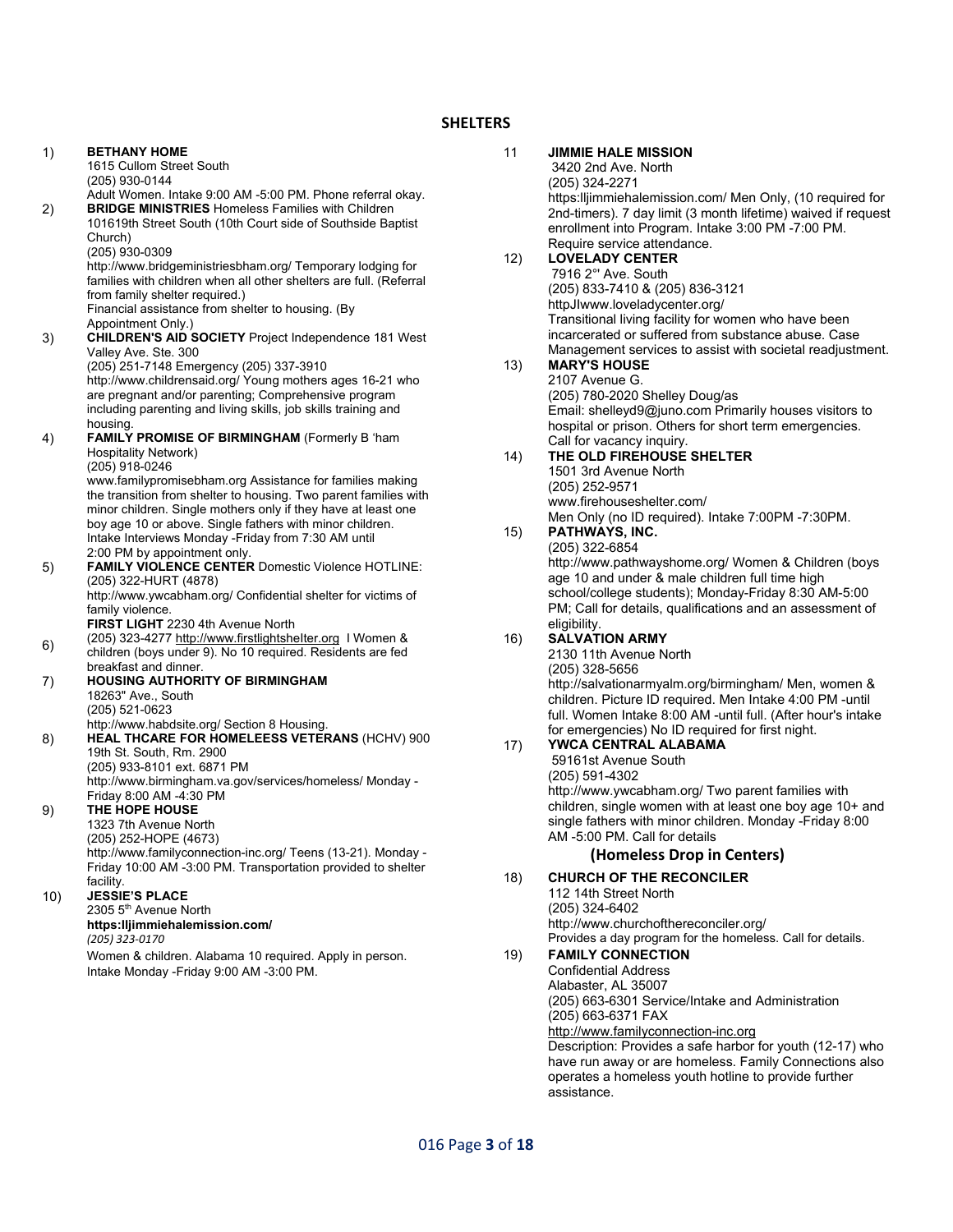#### **HOUSING (See SHELTERS for emergency housing)**

1) **AIDS ALABAMA** 3529 7th Avenue South (205) 324-9822. Confidential Help Line (205) 324-9308 (800) 592-2437 info@aidsalabama.org For HIV-positive persons: rental assistance & utility assistance for low income. Transitional housing for persons with substance abuse problems; permanent housing for mentally ill. Note: All of these services apply to persons with HIV positive and a low income status. 2) **ALABAMA BAPTIST CHILDREN'S HOME & FAMILY MINISTRIES**  (205) 945-0037 http://www.alabamachild.org/ Women with children: Homeless transitional apartments. 3) **ALETHEIA HOUSE**  (205) 324-6502 http://www.specialkindofcaring.org/ Affordable Housing assistance (Through drug/alcohol program, call for assessment). 4) **ALHOUSINGSEARCH.ORG**  (877) 428-8844 http://aIhousingsearch. org/ Free on line housing locator service. 5) **BIRMINGHAM HEALTH CARE** 712 25th Street North (205) 323-5311 http://bhamhealthcare.com/ Monday -Friday 8 AM -4:30 PM Housing Assistance. SRO-Single Room Occupancy. 6) **BIRMINGHAM HOUSING AUTHORITY** 1826 3rd Avenue South (205) 324-0641 http://www.habdsite.org/ Section 8 Housing-Check for availability. Can apply in any area. Voucher can go anywhere in US. Section 8 Birmingham (205) 521-0652. Other Housing Authorities Bessemer (205) 481-4420 - Fairfield (205) 923-8017 Jefferson Co. (205) 849-0123 ' Tarrant (205) 841 -2270 7) **BRIDGE MINISTRIES** 1016 19th Street South (205) 930-0309 http://www.bridgeministriesbham.org/ (10th Court side of Southside Baptist Church -use keypad to call someone to open door) Financial assistance for homeless prevention crises. (By Appointment Only -Call on Mondays at 8:30am) Currently only seeing new clients that they have never assisted. . 8) **BROTHER BRYAN MISSION**  1616 2nd Avenue North (205) 322-0092 http://bbmission.com/ S50lweek. Not an emergency shelter. 9) **CATHOLIC CENTER OF CONCERN** 712 4th Court West (205) 786-4388 http://www.bhmdiocese.org Financial assistance for utilities. Need 10 & utility bill or referral from agency. Applications Monday -Thursday. 10) **HOUSING AUTHORITY OF THE CITY OF BESSEMER** 1515 Fairfax Avenue Bessemer, AL 35021 (205) 481-4420 Service/Intake and Administration (205) 481-4430 FAX http://www.besha.org bcarrington@besha.org

#### 11) **CHANGED LIVES CHRISTIAN CENTER** 1608 26th Ave. N.

(205) 521-6421

http://www.cI-cc.org/ Two year transitional program; providing a mailing address, getting Social Security cards and/or drivers licenses if needed. Offering medical & dental care, teaching life skills and helping find jobs. Residents have savings accounts, learn personal financial management and pay monthly rent to live at CLCC.

- 12) **CHILDREN'S AID SOCIETY** Project Independence 181 West Valley Ave. Ste. 300 (205) 251-7148 http://www.childrensaid.org/ Young women ages 16-21 who are pregnant and/or parenting. Comprehensive program including parenting and living skills, job skills training and housing.
- 13) **COLLAT JEWISH FAMILY SERVICES**  (205) 879-3438 -call for information. http://www.cjfsbham.org/ Need referral from an agency.
- 14) **COMMUNITY FURNITURE BANK** 219 Distribution Dr. (205) 942-2727 http://www.communityfurniturebank.org/ Appointments
- only. Referrals only. 15) **THE DAN NON PROJECT: (PRISON RE-ENTRY SUPPORT SERVICES) A.C.E.R Project** 1600 20th Street South, Ste. B.

 (205) 202-4072 www.dannonproject.org Housing coordination to men and woman seeking to reenter society following a prison term. Call for an appointment. Must be 18 years of age or older by release date, non-violent offense, no conviction for sexual offense, sentenced in the Adult Criminal Justice System within 180 days of release

#### 16) **DISABILITY RIGHTS & RESOURCES** 1418 6th Ave. North

(205) 251-2223 'WWW.drradvQcates.org Living skills training for persons with disabilities. Alternative material, such as print to brail; Employment assistance.

- 17) **FIRST LIGHT** 2230 4th Avenue North (205) 323-4277 http://www.firstlightshelter.org/ Permanent housing for mentally ill (Screening & waiting list)
- 18) **FAMILY PROMISE OF BIRMINGHAM**  (205) 918-0246 www.familypromisebham.org Assistance for families making the transition from shelter to housing. Intake interviews Monday -Friday from 7:30 AM until 2:00 PM by appointment only
- 19) **HABITAT FOR HUMANITY**  (205) 780-1234 -Call for details and qualifications. http://WWW.habitatbirmingham.org/ Affordable housing building program.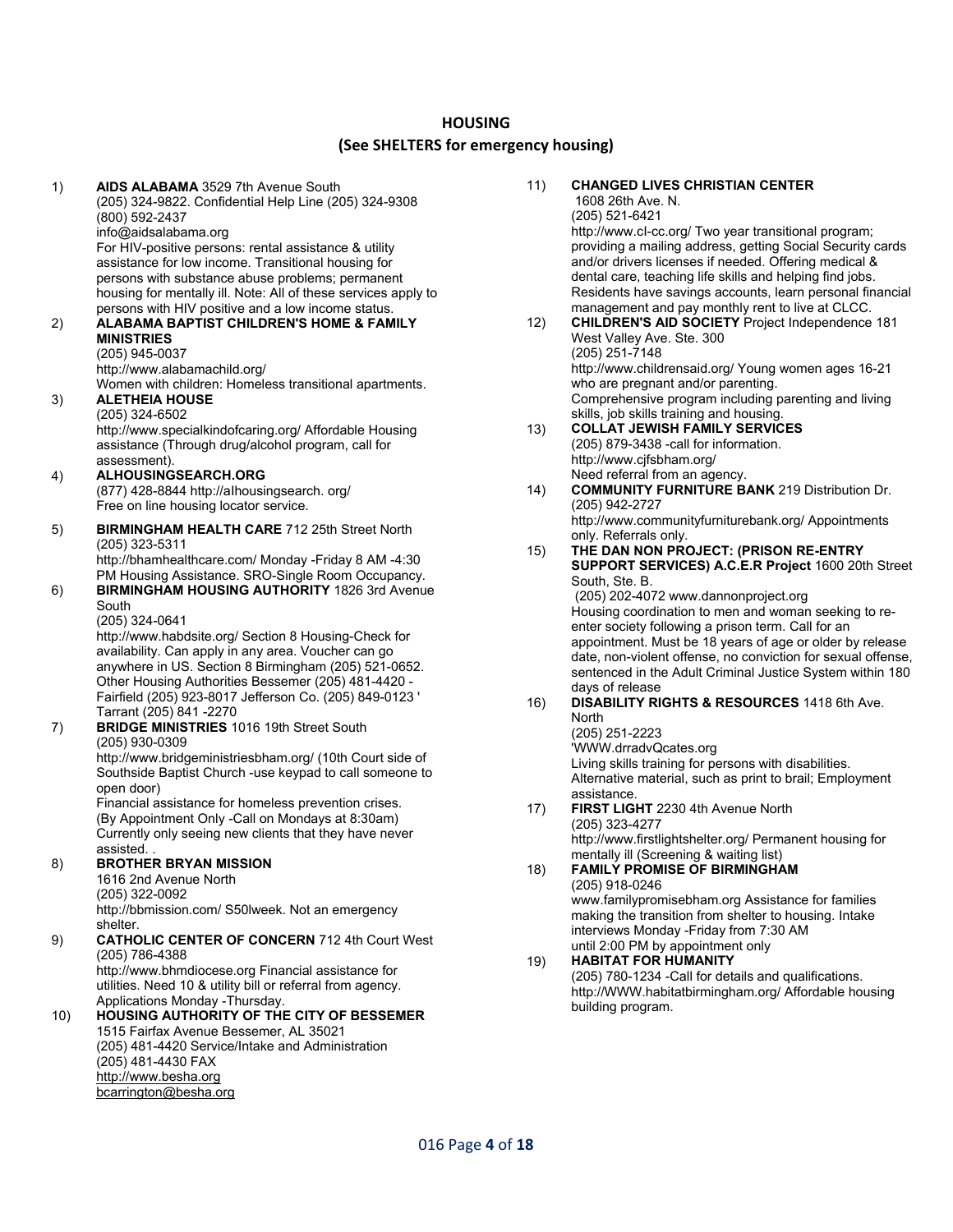20) **HEALTHCARE FOR HOMELESS VETERANS (HCHV)** 700 19th St South (2nd Floor, Rm. 2900) (205) 933-8101 ext. 6871

http://www.birmingham.va.gov/services/homeless/ Temporary and permanent housing. Veterans with honorable discharge that are currently homeless. Monday -Friday 8:00 AM -4:30 PM Walk-ins welcome.

21) **HOPE FOR HEROES** 2631 Ensley/5 Points West Ave. (205) 788-5046

http://www.specialkindofcaring.org/housing serves lowincome veterans and their families who do not have permanent housing. Offers assistance in locating and leasing affordable housing. Provides linkages to employment and supportive services.

#### 22) **HOMELESS PREVENTION & RAPID RE-HOUSING PROGRAM (HPRP)**

(205) 327-3727: Call for appointment Income and Residency restrictions do apply. Funded by the American Recovery & Reinvestment Act Provides financial assistance to eligible participants for the following: past due rent, past due utilities, rental assistance, security deposits, utility deposits, housing placement Items to bring to your apt. include: Valid driver's license or State issued 10, SS card for self and all persons living with you, proof of income for past 30 days for all persons in household, lease agreement, eviction notice, utility disconnect notice, utility termination notice, last month's bank statement for checking and savings account

#### 23) **JEFFERSON COUNTY HOUSING AUTHORITY** 3700 Industrial Parkway

(205) 849-0123

http://www.jcha.org/ Public Housing & Section 8. Housing Counseling Credit Mortgage Default Pre-

ownership/Rental, Shelter plus Care -Rental assistance for recovering substance abusers, severely mentally ill, HIV+, with referral appropriate agency.

24) **JEFFERSON COUNTY COMMITTEE FOR ECONOMIC OPPORTUNITY-JCCEO** 589 Bessemer Super Hwy, Birmingham, AL 35228 (205) 497-6591

http://www .jcceo.org/energy \_assistance Utility bill and rent assistance. Home ownership counseling.

#### 25) **LOVE LADY CENTER** 7916 2nd Avenue South (205) 833-7410 http://www.loveladycenteLorg/ 6-12 month housing program for women and children. Also offers recovery program, GED classes, job training, day care and counseling.

- 26) **MAGIC CITY ACCEPTANCE CENTER HOMES PROGRAM** 412 37th Street South (205) 322-4197 Ext. 104 http://WWW.birminghamaidsoutreach.org/ Housing coordination for LGBTQ identified individuals seeking safe, affirming homes. Must be 19-24 years of age.
- Includes access to community resources and counseling. 27) **METRO WEST MINISTRIES** 6124 Myron Massey Blvd. Fairfield (205) 923-1545

Monday, Wednesday Friday 9:00AM -12:00 Noon Rent and utility assistance. Also is a satellite location for

#### 28) **SHEPHERD'S FOLD, INC.** 826 Fulton Avenue SW (205) 780-6211

http://shepherdsfoldi nc.org/ Housing for men & women seeking to re-enter society following a prison term. Six months to 1 year. Call for an appointment.

#### 29) **THREE HOTS AND A COT**  30081St.South http://www.cotsforvets.org/

(205) 202-5124 Transitional housing for Veterans. Includes meals, access to medical and dental services, counseling, and job placement. Also provides intervention services to prevent veterans from becoming homeless.

- 30) **Saint Benedict's Veterans Center** 5704 First Ave. N. (205) 202-5755 http://www.cotsforvets.org/saintbenedicts/ Saint Benedict's Veterans Center is a six bedroom home located in the Woodlawn neighborhood of Birmingham, AL
- 31) **Clay Veterans Center** 2124 Old Springville Rd. (205) 520-2356 www.cotsfrovets.org Operated by Three Hot's and A Cot; formed by veterans to help veterans. Our primary mission is to assist homeless military veteran's transition to a self-sustained lifestyle
- 32) **URBAN MINISTRY, INC**. 1229 Cotton Avenue SW, Birmingham, AL 35211 (205) 781-0517 & (205) 781-2011 (fax) urbmin@urbanministry.org Emergency assistance with rent and utilities when funds available. Call for qualifications.
- 33) **YWCA HOUSING** 309 23rd Street North (205) 322-9922 General Number (205) 322-9922 x 178 Housing Information Line http://www.ywcabham.org/ Transitional Housing-Single Women, Women with Children Permanent Housing -Single women, elderly and disabled, family housing. Call for details and qualifications.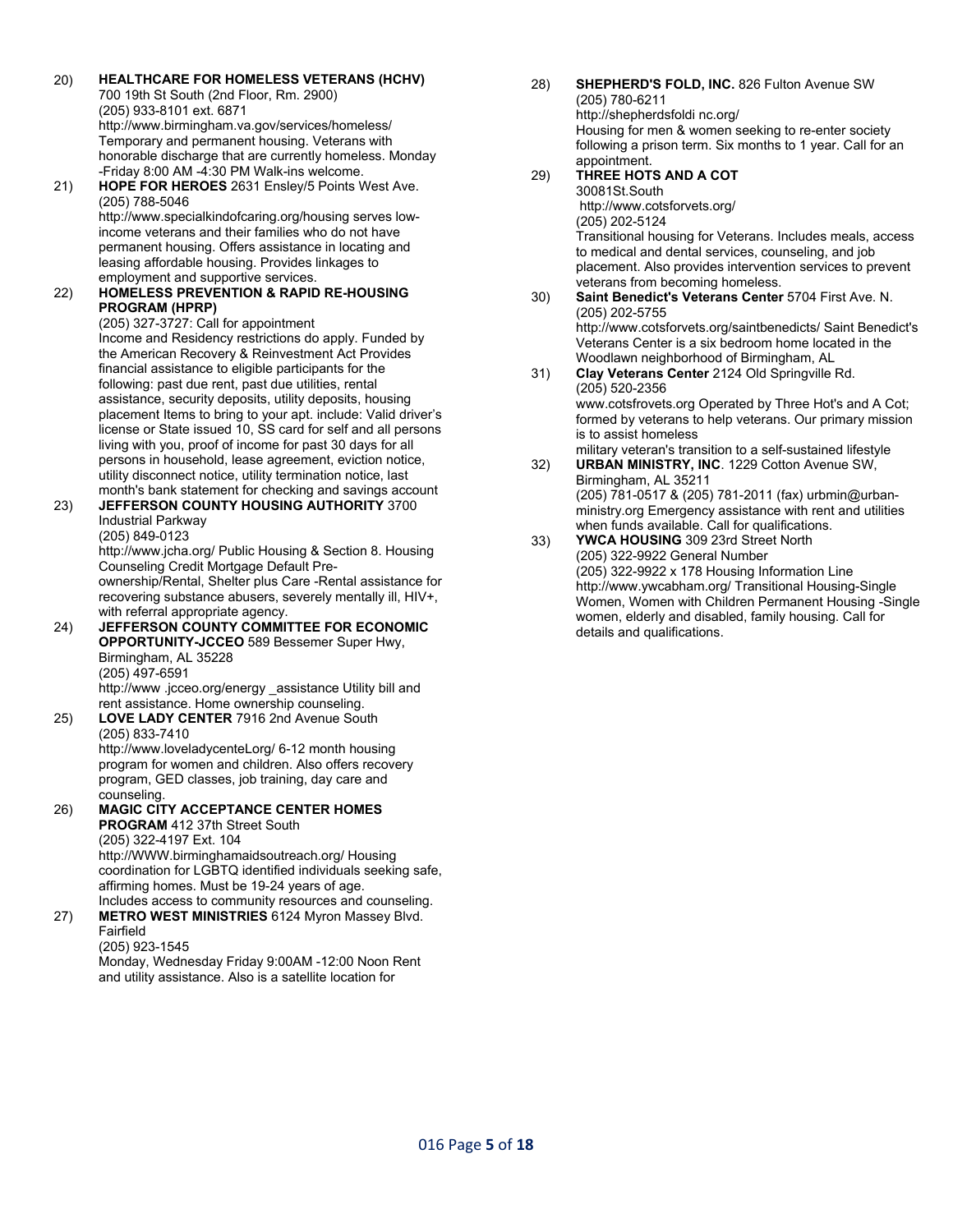#### **CLOTHING**

- 1) **ASSISTANCE LEAGUE OF BIRMINGHAM** 1755 Ox moor Rd *(205) 870-5555*  http://www.assistanceleaguebhm.orgl Operation School Bell-provides new clothing to school children. Live-tutoring to children and adults. 2) **BEGINNING BRIDGE OUTREACH MINISTRY** 300-8th Ave. West (Fairfield) *(205)* 966-2194 Call for appointment
- (Ms. Beavers) 3) **BODY OF CHRIST DELIVERANCE MINISTRY, INC**. 900 39th Street North *(205) 595-2762*  http://www.thebocdm.coml Clothing Pantry. Need referral
- letter from agency. 4) **CATHOLIC CENTER OF CONCERN** 712 4th Court West
	- *(205) 786-4388* http://www.bhmdiocese.org Clothing Thursdays 9:00 AM -2:30 PM. Come early; supply limited. Need 10 & utility bill or referral from agency.
- 5) **CHURCH OF THE RECONCILER** 112 14th Street North *(205) 324-6402* http://churchofthereconciIer.com Clothes Closet.
- 6 **THE FOUNDRY RESCUE MISSION & RECOVERY CENTER**

1804 6th Avenue North, Bessemer (205) 428-8449 http://www.foundryministries.coml Men & Women. Call for application information.

- 7) **GREATER BIRMINGHAM MINISTRIES** 2304 12th Avenue North *(205) 326-6821* https:llgbm.orgl Tuesdays and Thursdays, 9:00 AM -11 :00 AM
- 8) **HIGHLANDS UNITED METHODIST CHURCH** 1045 20th Street South *(205) 933-8751*  http://www.highlandsumc.neU Tuesdays 9:00 AM -10:00

AM.

- 9) **JIMMIE HALE MISSION** 3420 2nd Ave. North (205) 324-2271 https:lljimmiehalemission.com/
- 7:30 AM -9:30 AM. (Residents only) 10) **METRO WEST MINISTRIES** 6101 Martin Luther King Dr., Fairfield (205) 923-1545 Monday, Wednesday, and Friday 9:00AM -12 Noon
- 11) **MY SISTER'S CLOSET I YWCA** 2324 3rd Avenue North (205) 322-9922 http://www.ywcabham.orglmy-sisters-closet-volunteer

Tuesday & Thursday 11:00 AM -2:00 PM; Women Only. Need certificate from Service agency

- 12) **THE OLD FIREHOUSE SHELTER** 1501 3rd Avenue North (205) 252-9571
	- www.firehouseshelter.com

Monday & Wednesday 2:00 PM -3:30 PM. Men only. 13) **PATHWAYS, INC**. 409 Richard Arrington, Jr. Blvd.

- (205) 322-6854 http://www.pathwayshome.org/ Women Only: Tuesday - Thursday 9:30 AM-11:00 AM and 1:30 PM-3:00 PM. Need referral from agency. Emergency situations are also accepted.
- 14) **SALVATION ARMY** 2130 11th Avenue North (205) 328-5656 http://salvationarmyalm.orglbirminghaml Tuesdays 9:00 AM -4:00 PM. Need photo 10.
- 15) **SOUTHSIDE BAPTIST CHURCH** 101619th Street South (205) 933-8381 http://southsidebirmingham.org/ Clothing Closet Tuesdays @ 7:30 AM For residents in the 35205 zip code only. Need
- picture 10 and proof of residency. 16) **VETERANS ADMINISTRATION MEDICAL CENTER PHOENIX CLINIC 700 19th Street South** (205) 933-8101 ext. 6012 or ext. 6016 http://www.birmingham.va.gov/ (First floor inside the Blue Clinic) Homeless Veterans Monday-Fridays 8:00 AM-3:00 PM Help with clothing referrals. Supply is always contingent upon donations. 17) **23RD STREET BAPTIST CHURCH, SOUTH** 331 23rd Street South

Birmingham, AL 35233 (205) 251-1752 Service/Intake (205) 251-1729 FAX http://www.23rdsmbc.org ministry23rd@bellsouth.net

- 18) **COMMUNITY MINISTRY SERVICES** Description: Clothes closet providing assistance to community members. Call For Details Intake procedure: Call for Appointment. First come, first serve until food runs out
- 19) **MY CHILD'S CLOSET**  Birmingham, AL 35259 (205) 541-8436 Service/Intake http://www.mychildscloset.net/ referral@mychildscloset.net Description: My Child's Closet provides free clothing to children in need. Call for details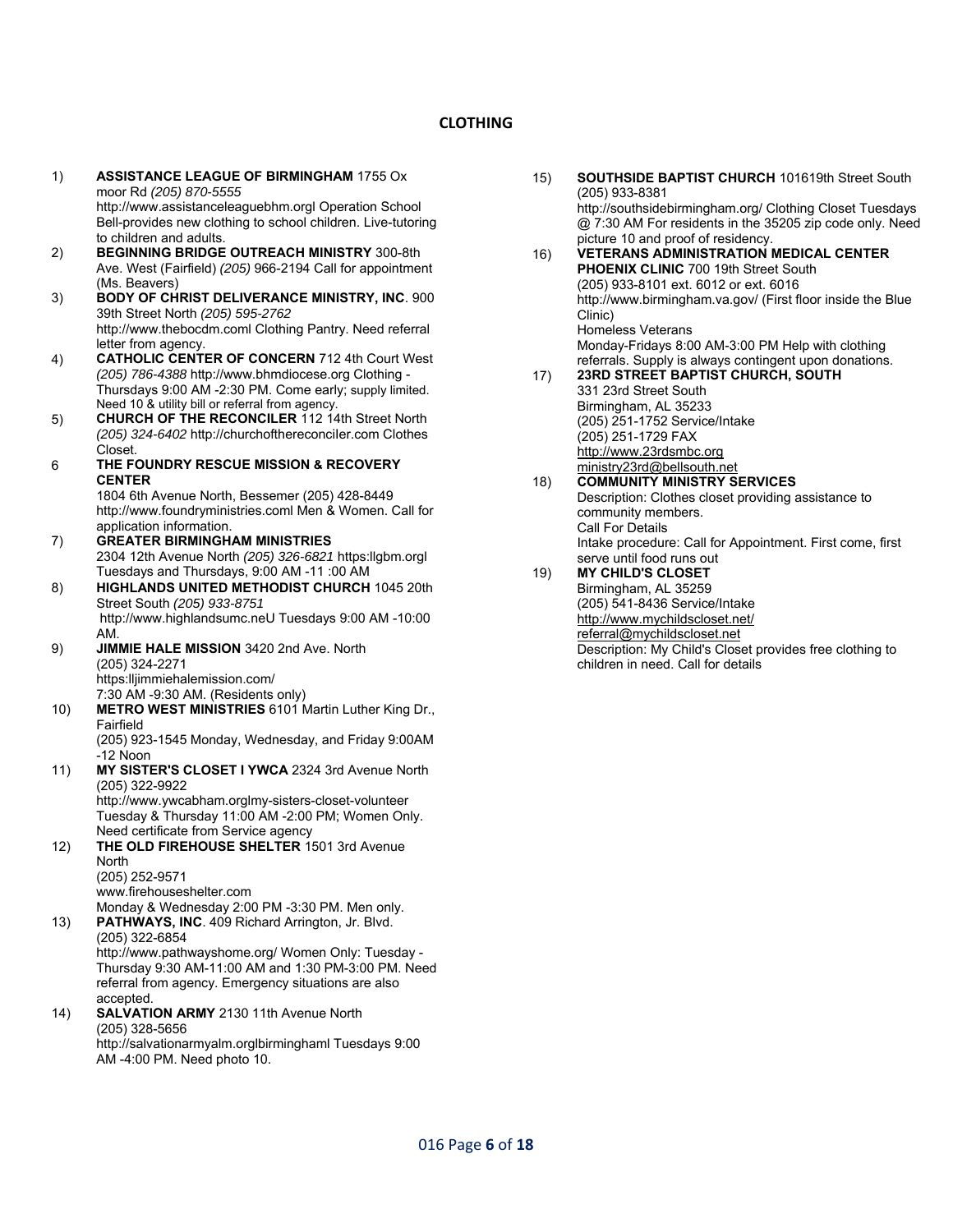#### **TRANSPORTATION**

| 1) | AIDS ALABAMA<br>35214 7 <sup>th</sup> Avenue South                                                 |
|----|----------------------------------------------------------------------------------------------------|
|    | www.aidsalabama.orf                                                                                |
|    | Transportation for HIV-positive persons.                                                           |
|    | (205) 324-9822                                                                                     |
|    | Confidential Help Line (205) 324-9308<br>info@aidsalabama.org                                      |
|    | 1-800-592-2437                                                                                     |
| 2) | AMTRAK                                                                                             |
|    | 1819 Morris Avenue                                                                                 |
|    | (205) 324-3033<br>www.amtrack.com/home                                                             |
| 3) | <b>BICI BICYCLE COOPERATIVE</b>                                                                    |
|    | 1211 28 <sup>th</sup> Street S. Ste G2                                                             |
|    | (205) 386-0659                                                                                     |
|    | Bicicoop.org                                                                                       |
|    | Monday and Thursday 6:00PM-8:00PM<br>Women only on the 3rd Wednesday of the month.                 |
|    | Bike repair for \$5/hr. and \$5/part.                                                              |
|    | Will trade work for repair.                                                                        |
|    | Charitable donations of bikes welcome.<br><b>BIRMINGHAM AIDS OUTREACH, INC.</b>                    |
| 4) | 205 32 <sup>nd</sup> Street South Ste. 101                                                         |
|    | (205) 322-4197                                                                                     |
|    | www.birminghamaidsoutreach.org                                                                     |
|    | Transportation for HIV-positive persons<br>Must have written documentation of positive HIV or AIDS |
| 5) | <b>BJTA - CENTRAL STATION BUS TERMINAL (MAX)</b>                                                   |
|    | <b>CENTRAL STATION</b>                                                                             |
|    | 1735 Morris Avenue                                                                                 |
|    | $(205)$ 521 - 0101<br>www.bjcta.org                                                                |
|    | (Fixed Routes) Transit on fixed routes for those who qualify for                                   |
|    | disabled Par-transit serviced by ADA standards is available.                                       |
|    | 521.9048 (VIP Disability Program). \$2 one-way limited pickup                                      |
|    | for those who qualify by ADA standards. Call for Clarification<br>and application.                 |
| 6) | DART                                                                                               |
|    | (205) 251-0101                                                                                     |
|    | North - South, East - West, City Center Route                                                      |
|    | www.bita.org/wp-content/upload/2012/new-dart-schedule-4-<br>2013.pdf                               |
|    | 25 cents; Marked pick-ups on 20 <sup>th</sup> street   2 <sup>nd</sup> & 5 <sup>th</sup> Avenue    |
|    | North   7 <sup>th</sup> and 8 <sup>th</sup> Avenue South.                                          |
| 7) | <b>GREYHOUND BUS STATION</b>                                                                       |
|    | 618 19th Street North<br>800-231-2222                                                              |
|    | http://Location.greyhound.com                                                                      |
| 8) | THE HOPE HOUSE                                                                                     |
|    | 1321 7 <sup>th</sup> Avenue North                                                                  |
|    | (205) 252-HOPE (4673)                                                                              |
|    | www.familyconnection-inc.org<br>Teens (13-21) Transportation for homeless, runaways and at-        |
|    | risk youth to specific destinations.                                                               |
| 9) | <b>KID ONE TRANSPORT</b>                                                                           |
|    | (205) 978-1000 or 1-800-543-7143                                                                   |
|    | www.kidone.org<br>Transportation to medical appointments                                           |
|    | For children birth -18 years.                                                                      |
|    | No income requirements.                                                                            |
|    |                                                                                                    |

#### 10) **REDEMPTIVE CYCLES**

|      | 1305 2 <sup>nd</sup> Ave N                                                                                       |
|------|------------------------------------------------------------------------------------------------------------------|
|      | (205) 224-5631                                                                                                   |
|      | www.redemptivecycles.com                                                                                         |
|      | Sliding scale bike repairs to Mission residents or poor<br>college students. Earn a Bike Program for homeless or |
|      | unemployed. Public work station during store hours.                                                              |
| 11)  | <b>SALVAITON ARMY</b>                                                                                            |
|      | 2130 11 <sup>th</sup> Avenue North                                                                               |
|      | (205) 328-5656                                                                                                   |
|      | http://slavationarmyalm.org/birmingham/                                                                          |
|      | Work transportation for residents (fee)                                                                          |
| 12)  | <b>TRAVELER'S AID SOCIETY</b>                                                                                    |
|      | 1605 5 <sup>th</sup> Avenue North                                                                                |
|      | (205) 322-5426                                                                                                   |
|      | www.travelersaidbirmingham.org                                                                                   |
|      | Stranded/displaced travelers; medical appointments for                                                           |
|      | low-income, disabled or elderly residents who meet                                                               |
|      | application criteria; domestic violence (with referral from                                                      |
|      | safe shelter).                                                                                                   |
| 13)  | <b>CLASTRAN</b>                                                                                                  |
|      | 2121 8th Avenue North Rev Abraham Woods, Jr.                                                                     |
|      | <b>Boulevard</b>                                                                                                 |
|      | Birmingham, AL 35203                                                                                             |
|      | (205) 325-8787 Service/Intake and Administration                                                                 |
|      | 7:00 am-5:00 pm, Mon-Fri except holidays.                                                                        |
| (14) | <b>ALABAMA KIDNEY FOUNDATION</b>                                                                                 |
|      | 2012 University Blvd, Room 164                                                                                   |
|      | Birmingham, AL 35233<br>(205) 934-2111 Service/Intake and Administration                                         |
|      | Medical Appointments Transportation for Kidney Disease,                                                          |
|      | Prescription Expense Assistance for Kidney Disease,                                                              |
|      | Utility Assistance for Kidney Disease                                                                            |
|      |                                                                                                                  |
|      |                                                                                                                  |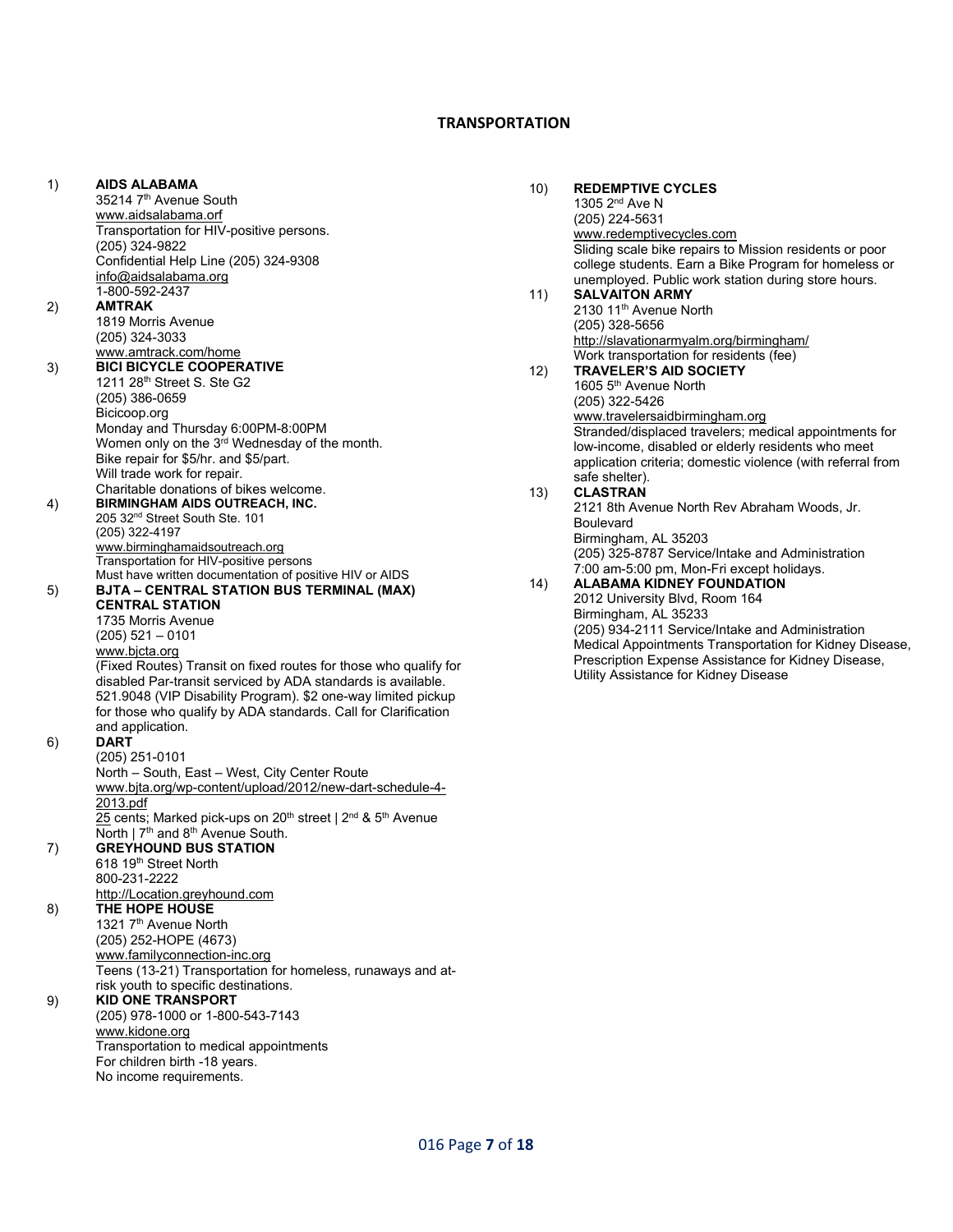**FOOD**

| 1) | BIRMINGHAM AIDS OUTREACH, INC.<br>205 32 <sup>nd</sup> Street South Ste. 101<br>(205) 322-4197<br>www.birminghamoutreach.org<br>Food boxes and nutritional supplements.<br>Must have written documentation of positive HIV or AIDS.                                                                                                                                                                                                                |
|----|----------------------------------------------------------------------------------------------------------------------------------------------------------------------------------------------------------------------------------------------------------------------------------------------------------------------------------------------------------------------------------------------------------------------------------------------------|
| 2) | <b>BODY OF CHRIST DELIVERANCE MINISTRY, INC.</b><br>900 39 <sup>th</sup> Street North<br>(205) 595-2762<br>www.thebocdm.com<br>Food Pantry. Need referral letter from agency.                                                                                                                                                                                                                                                                      |
| 3) | <b>BROTHER BRYAN MISSION</b><br>1616 2 <sup>nd</sup> Avenue North<br>(205)322-0092<br>Bbmission.com<br>Bread available after 10:00AM                                                                                                                                                                                                                                                                                                               |
| 4) | <b>CATHOLIC CENTER OF CONCERN</b><br>712 4 <sup>th</sup> Court West<br>(205) 786-4388<br>www.bhmdiocese.org<br>Food Boxes. Monday-Thursday<br>Need ID & utility bill or referral from agency.                                                                                                                                                                                                                                                      |
| 5) | <b>CHRISTIAN SERVICE MISSION</b><br>3600 3rd Ave. South<br>(205) 252-9906<br>www.csmission.org<br>Food for Work Program; abled bodies' recipients to aid with<br>projects at locations in exchange for assistance. Referred by<br>letter from organizations.                                                                                                                                                                                       |
| 6) | <b>CHURCH OF THE RECONCILER</b><br>112 14 <sup>th</sup> Street North<br>(205) 324-6402<br>Churchofthereconciler.com<br>Breakfast Monday - Thursday: 9:30 AM.<br>Sundays: Breakfast 8 AM, Lunch 12:00 noon.<br>Monday - Friday: Bag lunch 3:00 PM<br>Provides support for obtaining food stamps.                                                                                                                                                    |
| 7) | <b>COLLAT JEWISH FAMILY SERVICES</b><br>(205) 879-3438 -call for information. http://www.cjfsbham.org/<br>Need referral from an agency.                                                                                                                                                                                                                                                                                                            |
| 8) | <b>COMMUNITY KITCHENS</b><br>www.thecommunitykitchen.org<br>@ St. Andrews Episcopal Church<br>1024 12 <sup>th</sup> Street South<br>(205) 521-3569<br>Monday - Saturday 12 Noon-1PM, hot lunch inside.<br>Sunday - Sack lunch in UAB lot between 10 <sup>th</sup> & 11 <sup>th</sup> Street on<br>11 <sup>th</sup> Avenue South, 12 non<br>@ Grace Episcopal Church (Woodlawn)<br>5712 1st Avenue North<br>(205) 251-3569<br>Lunch 7 days 12:45 PM |

| 9)  | <b>GRACE EPISCOPAL (WOODLAWN)</b>                                                         |
|-----|-------------------------------------------------------------------------------------------|
|     | 5712 1st Avenue North                                                                     |
|     | (205) 251-3569                                                                            |
|     | www.gracechurchwoodlawn.org                                                               |
|     | Food Sack $-2^{nd} - 4^{th}$ Tuesday 9:00 AM.                                             |
|     | First come/first serve. Must Live in area. ID not required.                               |
| 10) | <b>GREAT BIRMINGHAM MINISTRIES</b>                                                        |
|     | 2304 12 <sup>th</sup> Ave. North                                                          |
|     | (205) 316-6821                                                                            |
|     | Gbm.org                                                                                   |
|     | Food Boxes to first 50 families; Fridays 9:00 AM                                          |
| 11) | THE FOUNDRY RESCUE MISSION & RECOVERY                                                     |
|     | <b>CENTER</b>                                                                             |
|     | 1804 6 <sup>th</sup> Avenue North, Bessemer                                               |
|     | (205) 428-8449                                                                            |
|     | www.foundryministries.com                                                                 |
|     | Food boxes, call for application information.                                             |
| 12) | HIGH LANDS UNITED METHODIST CHURCH                                                        |
|     | 1045 20th Street North                                                                    |
|     | (205) 933-8751                                                                            |
|     | www.highlandsumc.net                                                                      |
|     | Light Breakfast: Monday - Saturday 9:00 AM - 10:00 AM.                                    |
| 13) | THE HOPE HOUSE                                                                            |
|     | 1323 7 <sup>th</sup> Avenue North                                                         |
|     | (205) 252-HOPE (4673)                                                                     |
|     | www.familyconnection-inc.org                                                              |
| 14) | Teens (13-21) Monday-Friday 11:00 AM - 3:00 PM.<br><b>INDEPENDENT PRESBYTERIAN CHURCH</b> |
|     |                                                                                           |
|     | 3100 Highland Avenue<br>(205) 933-1687                                                    |
|     | Food Boxes (at 6 month intervals). Need picture ID; Need                                  |
|     | appointment. Leave message after 9:00 AM on Monday's                                      |
|     | only.                                                                                     |
| 15) | JEFFERSON COUNTY DEPARTMENT OF HUMAN                                                      |
|     | <b>RESOURCES</b>                                                                          |
|     | Food Stamps Birmingham Office                                                             |
|     | 2001 12th Ave N                                                                           |
|     | (205) 423-4200                                                                            |
| 16) | <b>JIMMIE HALE MISSION</b>                                                                |
|     | 3420 2 <sup>nd</sup> Ave. North                                                           |
|     | (205) 323-5878                                                                            |
|     | Jimmiehalemission.com                                                                     |
| 17) | <b>LIVING CHURCH MINISTRIES</b>                                                           |
|     | 401 Omega St. S                                                                           |
|     | (205) 323-3733                                                                            |

Breakfast every 4<sup>th</sup> Saturday at Linn Park 8am-10am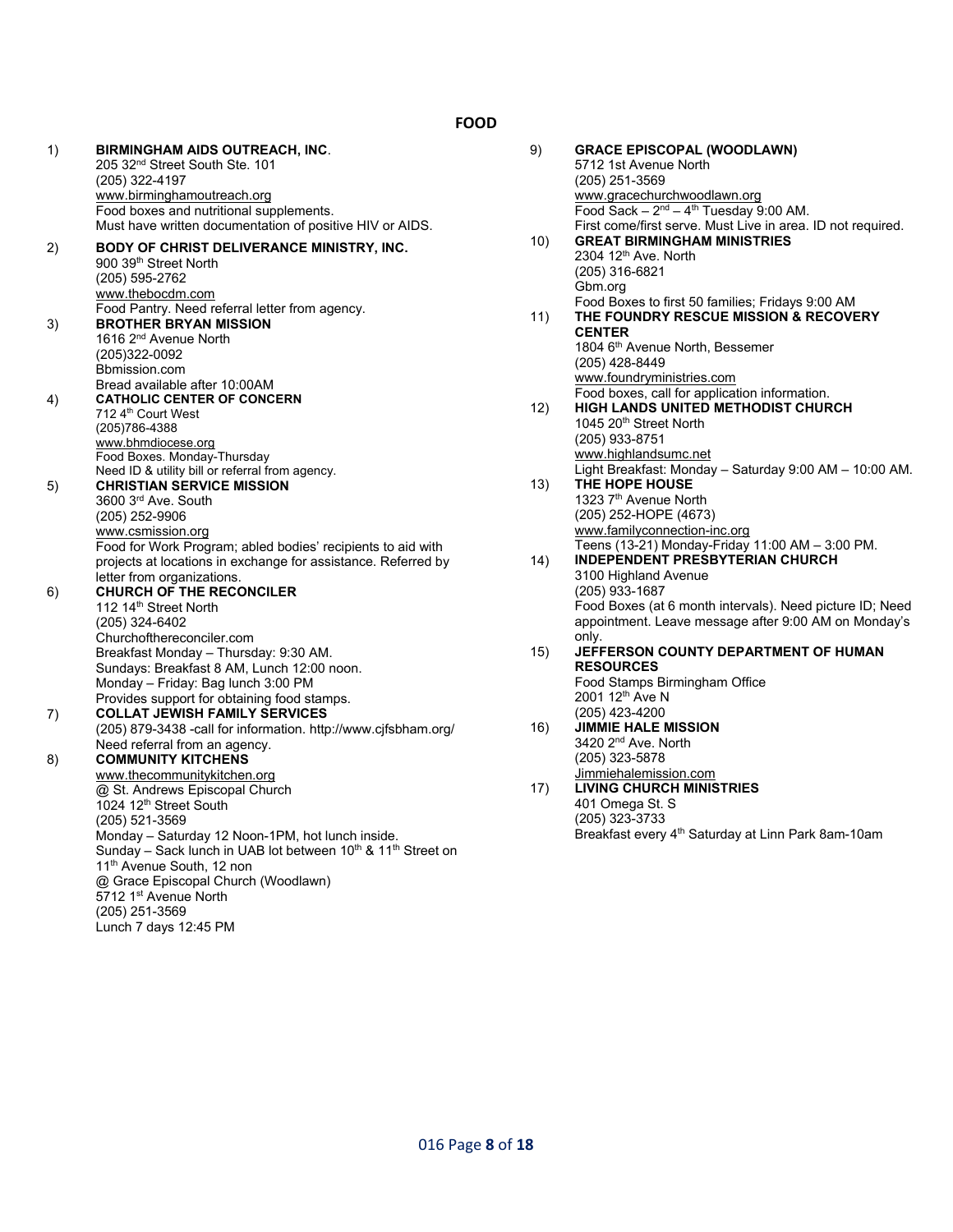18) **METRO WEST MINISTRIES** 6101 Martin Luther King Dr., Fairfield (205) 923-1545 Monday, Wednesday, Friday 9:00AM -12:00 Noon Food Boxes (must have picture 10 plus 10 for household members and proof of income) 19) **NEW PILGRAM BAPTIST CHURCH** Bread of Life Ministry 321 61h Ave. S.W. *(205) 326-6225*  http://newpilgrim.org/ Food Box twice a month. Must make appointment and show proof of income, copy of lease, social security cards for all household members. 2nd and 3rd Thursday in month. No walk-ins. 20) **THE OLD FIREHOUSE SHELTER** 1501 3rd Avenue North *(205) 252-9571*  www.firehouseshelter.com/ Breakfast 5:20 AM -5:40 AM (Residents only). Lunch 11:45 AM -12:30 PM (Men, women, children). Dinner 7:45PM -8:30 PM (Residents only). "The Table" -dinner Saturday and Sunday at 3:30 PM (Men, women, children) Meal at 3:30 PM at Day Shelter on Monday, Wednesday, Thursday (men and women) Must have Firehouse ID which can be made at First Light (2230 4th Ave. N.) on Mondays and Tuesdays from1:00pm -3:00pm. 21) **PATHWAYS, INC** 409 Richard Arrington, Jr. Blvd. North *(205) 322-6854*  http://www.pathwayshome.org Women and Children: Lunch: Daily 11 :30 AM-12:30 PM 22) **SAINT PAUL UNITED METHODIST CHURCH** 1500 6th Avenue North *(205) 252-3236*  http://www.stpaulbham.org/ Hot Lunch: Monday, Tuesday & Wednesday 11 :30AM -12:00 NOON 23) **SALVATION ARMY** 2130 11th Avenue North *(205) 328-5656*  http://salvationarmyalm.org/birmingham/ Monday-Friday 9:00 AM -4:00 PM. Lunch Monday-Friday 11:30 AM -12:30 PM. Food Boxes available for home owners/renters on Wednesday & Thursday. Call for requirements. 24) **SOUTHSIDE BAPTIST CHURCH** 1016 19th Street South (205) 933-8381 http://southsidebirmingham.org/ Food Bank Tuesdays @ 7:00 AM For residents in the 35205 zip code only. Need picture 10 and proof of residency. 25) **URBAN MINISTRY** 1229 Cotton Avenue Southwest *(205) 781-0517*  urbmin@urban-ministry.org Lunch Monday -Friday 12:00 Noon -1:00 PM Food Boxes By appointment only. Need picture, social security cards of persons in household, affidavit (Less than 2 weeks old) from Food Stamp Office that you are not on food stamps. Proof of income (pay stub, layoff notice, SSI disability, affidavit from a Shelter). Limit of 4 times a year. 26) **VETERANS ADMINISTRATION MEDICAL CENTER PHOENIX CLINIC** 700 19th Street South (First floor inside the Blue Clinic) *(205) 933-8101 ext. 6012 or ext. 6016*  http://www.birmingham.va.gov/ Homeless Veterans Monday-Fridays 8:00 AM-3:00 PM Help with food referrals. Supply is

contingent upon donations.

#### 27) **ST. PAUL LUTHERAN CHURCH**

132 6th Avenue South Birmingham, AL 35205 (205) 530-1623 Recorded Message Automated Phone Service for Clients (205) 324-2063 Voice 9:00 am-1:00 pm, 3rd Tuesdays of the month, or by appointment. Please check our website or call for more information. 28) **OFFICE OF SENIOR CITIZEN'S SERVICES (ST.** 

#### **JOSEPH SENIOR CENTER)**  1100 31st Street Ensley Birmingham, AL 35214

(205) 744-5552 Service/Intake 8:00 am-1:00 pm, Mon-Fri, for Senior Centers. 8:00 am-5:00 pm, Mon-Fri, for other services.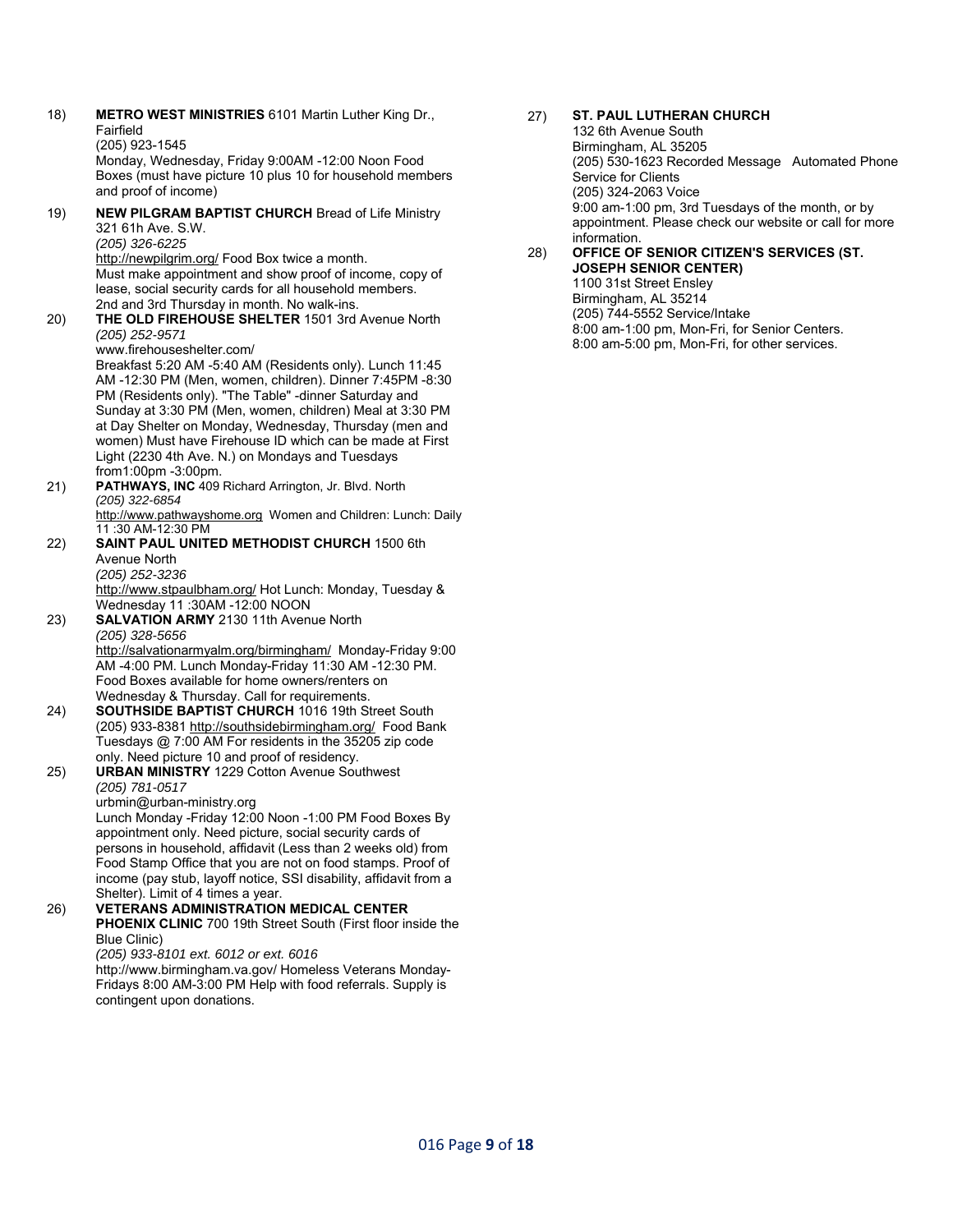#### **MEDICAL & MENTAL HEALTH SERVICES**

1) **1920 CLUB** 1920 10th Avenue South *(205) 933-6955*  http://the1920club.com/ Monday-Friday 10AM -3PM. Wednesday 2:00 PM -7:00 PM Social center for people in recovery from mental illness. Need to fill out application and have proper I.D. and verification order from provider. 2) **AIDS ALABAMA** 3529 7th Avenue South *(800) 592-2437 (2050* 324-9822 *Confidential Help Line (205) 324-9308*  info@aidsalabama.org For HIV-positive and low income persons with mental illness. Comprehensive Day Program & service-enriched permanent housing. 3) **ALABAMA BAPTIST CHILDREN'S HOME & FAMILY MINISTRIES**  *(205) 945-0037* http://WWN.alabamachild.org/ Children who have lost a parent. Counseling & multi-services. According to need. No fee. 4) **ALLKIDS/MEDICAID/ALABAMA CHILDCARE**  (888) 573-5437 http://www.adph .org/allkids/ Healthcare coverage for indigent children. Public library, health department & schools may also have copies of applications. 5) **THE AMELIA CENTER** 1513 4th Avenue South *(205) 251-3430*  http://www.ameliacenter.org/ Counseling for those who have suffered a loss. No fee. 6) **BEGINNING BRIDGE OUTREACH MINISTRY**  Various Program Sites. *(205) 966-2194*  Weekly Positive Life Lesson group (a self-help group for anyone, to include non-violent ex-offenders, drug recovery and homelessness,etc.) and peer support group for incarcerated family members. Call for an appointment or scheduled group dates. No fee. 7) **BIRMINGHAM AIDS OUTREACH, INC**. 205 32nd Street South *(205) 322-4197*  www.birminghamaidsQutreach.org/ Counseling & support groups. Provides medical assistance to HIV+ individuals in the form of medications, eye glasses, and medical items -call for appt. with case manager on all programs. Must have written documentation of positive HIV or AIDS. 8) **BIRMINGHAM HEALTH CARE** Birmingham Health Care (Metro location) 712 25th Street North *(205) 323-5311*  http://bhamhealthcare.coml 8:00 AM -5:00 PM All Clinics offer services on sliding scale 9) **Birmingham Health Care** (Plaza location) 1600 20th Street South *(205) 212-5600*  http://bhamhealthcare.com/ 10) **BIRMINGHAM HEALTH CARE DENTAL CLINIC**  1333 19th Street north *(205) 322-8288*  7:30 AM -4:30 PM care. 39th Street North *(205) 595-2762 (205) 930-0309 (205) 991-8771*  www.miclinica.org *(205) 956-2000*  16) **CATHOLIC FAMILY SERVICES** 2164 11th Avenue South *(205) 324-6561*  Small Wonders Program

8:00 AM -5:00 PM General health services, bilingual staff, black lung treatment, pediatrics, pharmacy.

(Norwood Plaza) 2401 15th Ave. N. *(205) 841-7760* or 637.2286 http://bhamhealthcare.com/ General Health services, bilingual staff, pediatrics, optometry services, pharmacy. 8:00 AM -5:00 PM.

# 11) **BIRMINGHAM HEALTH CARE**

http://bhamhealthcare.com/s\_dental.php Services on sliding scale; Primary & preventative dental

# 12) **BODY OF CHRIST DELIVERANCE MINISTRY, INC.** 900

http://www.thebocdm.com/ Counseling, support groups. Need referral letter from agency.

13) **BRIDGE MINISTRIES** 101619th Street South (10th Court side of Southside Baptist Church) http://www.bridgeministriesbham.org/ Financial assistance for medication & medical supplies emergencies. (By Appointment Only)

## 14) **CAHABA VALLEY HEALTH** CARE 4515 Southlake Pkwy #150, Birmingham, AL 35244 http://www.cahabavalleyhealthcare.org/ Free eye and dental health care; Especially to Latino community. Check schedule for mobile clinic locations at:

15) **CAPITOL CARE SOUTH** 2619 Commerce Boulevard http://capitolcaresouth.com/ Outpatient mental health services including counseling and psychiatrist follow-up for adults and children. Also, adult day treatment services for the chronically mentally ill. Must have Medicaid and a referral from primary physician. Call for apt.

http:/lcfsbhm.org/ Individual & family counseling. Unplanned pregnancy, anxiety, depression & grief counseling.

#### 17) **CENTER FOR FAMILIES-JEFFERSON COUNTY**

234 Aquarius Drive Suite 122 (205) 945-6000 Assists families of children with special health care & developmental needs. Counseling Services: Families, Individuals, and Couples. Free Case Management Services & Adult Mentoring Services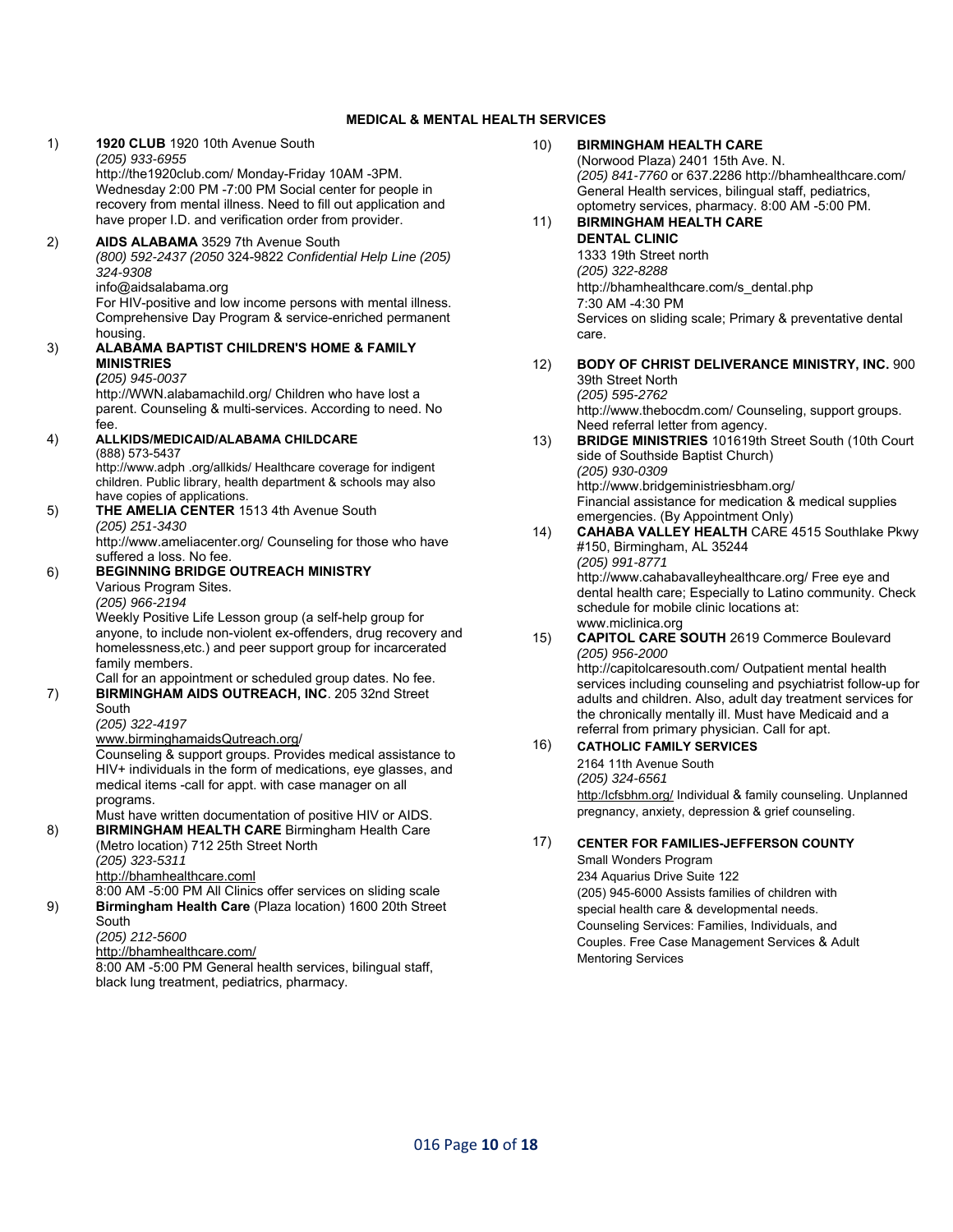| (205) 241-7148<br>$(205)$ 801-5151<br>http://www.childrensaid.org Family Counseling. Sliding scale.<br>www.stopchildabusealabama.com<br><b>CHILDREN'S REHABILITATION SERVICE 1600 7th Ave S,</b><br>Parents Anonymous Support Groups-No Charge<br>Birmingham, AL 35233<br>Call for schedule. Targets parents of children with special<br>(205) 939-5900 & (888) 430-7423<br>needs (behavioral, mental, neurological, and physical).<br>http:/lwww.rehab.alabama.gov/individuals-and<br>30)<br><b>EYECARE AMERICA</b><br>families/children's-rehabilitation-service<br>Ophthalmologist referral programs<br>Medical and therapy service for children with special health<br>Seniors Eye Care Program: (877) 887-6327 Ages 65 and<br>care needs. Sliding scale.<br>older. Not have seen ophthalmologist in 3 or more years.<br><b>CHILDREN'S HARBOR 1600 6th Avenue South</b><br>20)<br>Provides medical eye exam and services for a year at no out-<br>(205) 939-6123<br>of-pocket cost.<br>https:llchildrensharbor.com/ Service for chronically ill children<br>Glaucoma Eye Care Program: (877) 887-6327 not had eye<br>& their families. No Fees.<br>exam in 12 or more months. Be at increased risk for glaucoma<br>CHILDREN'S HOSPITAL 1600 7th Avenue South Emergency &<br>21)<br>based on family history, race and age. Referral to<br>hospital services (205) 939-9100 Adolescent Health Center: (205)<br>ophthalmologist for glaucoma exam. Visit<br>939-9141<br>www.eyecareamerica.org to take the online referral<br>https:/lwww.childrensal.org/ Adolescent health care Clinic for teen<br>questionnaire to see if you qualify.<br>mothers and children. Eating disorders clinic.<br>31)<br>FAMILY GUIDANCE CENTER OF ALABAMA<br><b>CHRIST HEALTH CENTERS Woodlawn 5720 1st Ave. S.</b><br>22)<br>234 Aquarius Dr. Ste. 118<br>(205) 380-9455<br>$(205)$ 945-6000<br>http://www.christhealthcenter.orgl<br>Familyguidancecenter.org<br>Primary care, dental services, medications, counseling<br>Individual & martial Family counseling, Case Management,<br>services.<br>Parenting Educational Programs, Classes Include: Money<br>Monday-Friday 8:00 AM-5:00 PM Dental: Monday-Thursday<br>Management, Life Skills, Stress and Anger Management, Free<br>8:00 AM-4:00 PM Mostly by appointments, but can walk-in.<br>to residents of Jefferson Co. Call for intake appointment.<br>Accepts Medicare and Medicaid or sliding scale for self-pay<br><b>FIRST LIGHT</b><br>32)<br>with a \$30 minimum for no income.<br>2230 4th Avenue North<br><b>FOUNDRY MEDICAL CLINIC- BESSEMER 608 18th St.</b><br>23)<br>(205) 323-4277<br>North<br>www.firstlightshelter.org<br>(205) 428-2810<br>Day Service Program: Mental Illness/Addiction; Recovery<br>Primary Care; Monday-Thursday 8:30 AM-5:30 PM Walk-Ins<br>Group; Mental Health Clinic (need Referral from JBS).<br>welcome. Can make appointment. Accepts Medicare and<br>33)<br><b>FELLOWSHIP HOUSE</b><br>Medicaid or \$35.00 plus lab work or tests.<br>1625 12ht Avenue South<br><b>CHURCH OF THE RECONCILER 112 14th Street North</b><br>24)<br>(205) 933-2430<br>(205) 324-6402<br>Fshbhm.org<br>Http://churchofthereconciler.coml Parish nurse available<br>Residential Program. Will take dual disorder and self-referrals.<br>Sunday 8:00 AM -1:00PM for minor health issues. Men &<br><b>GATEWAY</b><br>34)<br>Women. Mental Illness/Addiction Recovery Group: Tuesday @<br>1401 20 <sup>th</sup> Street South<br>10:00 AM Walk in, no charge.<br>www.gway.org<br>25)<br><b>CLAY HOUSE CHILDREN'S CENTER 1830</b><br>Sliding scale on mental health counseling. Medicaid, Medicare<br>Dartmouth Ave, Bessemer, AL 35020<br>accepted. Call for details.<br>$(205)$ 481-4155<br><b>GLENNWOOD MENTAL HEALTH SERVICE</b><br>35)<br>http://www.clay-house.org/ Forensic interviews and free counseling for<br>150 Glenwood Lane<br>children and family of children who have been physically or sexually<br>(205) 969-2880<br>abused. Need referral. Appointment only.<br>Glenwood.org<br><b>COLLAT JEWISH FAMILY SERVICES</b><br>26)<br><b>Sliding Scale</b><br>(205) 879-3438 -call for information.<br>HEALTHCARE FOR HOMELESS VETERANS (HCHV)<br>36)<br>http://www.cjfsbham.org/ Counseling. Need referral from an<br>700 19th Street South (2 <sup>nd</sup> Floor, Rm.2900)<br>agency.<br>(205) 933-8101 ext. 5508<br><b>COOPER GREEN MERCY HEALTH SERVICES 1515 6th</b><br>27)<br>www,Birmingham.va.gov/services/homeless/<br>Avenue South<br>Veterans with honorable discharge. Mental Health referrals.<br>(205) 930-3600 (Clinic-Primary Care)<br><b>HEALTH INSURANCE PROGRAMS - ALABAMA</b><br>37)<br>(205) 930-3242 (Pharmacy)<br>Medicaid, ALL Kids, & Caring Programs for Children.<br><b>DANNON PROJECT</b><br>28)<br>800-373-KIDS (5437) 7 AM - 6 PM Monday-Friday<br><b>Center for Urban Missions</b><br>Eligibility based on family size and income. Web-based<br>2324 5th Ave N, Birmingham, AL 35203<br>application system at www.insurealabama.org<br>(205) 202-4072 | 18) | <b>CHILDREN'S AID SOCIETY</b>     | 29) | THE EXCHANGE CLUB FAMILY SKILLS CENTER |
|-------------------------------------------------------------------------------------------------------------------------------------------------------------------------------------------------------------------------------------------------------------------------------------------------------------------------------------------------------------------------------------------------------------------------------------------------------------------------------------------------------------------------------------------------------------------------------------------------------------------------------------------------------------------------------------------------------------------------------------------------------------------------------------------------------------------------------------------------------------------------------------------------------------------------------------------------------------------------------------------------------------------------------------------------------------------------------------------------------------------------------------------------------------------------------------------------------------------------------------------------------------------------------------------------------------------------------------------------------------------------------------------------------------------------------------------------------------------------------------------------------------------------------------------------------------------------------------------------------------------------------------------------------------------------------------------------------------------------------------------------------------------------------------------------------------------------------------------------------------------------------------------------------------------------------------------------------------------------------------------------------------------------------------------------------------------------------------------------------------------------------------------------------------------------------------------------------------------------------------------------------------------------------------------------------------------------------------------------------------------------------------------------------------------------------------------------------------------------------------------------------------------------------------------------------------------------------------------------------------------------------------------------------------------------------------------------------------------------------------------------------------------------------------------------------------------------------------------------------------------------------------------------------------------------------------------------------------------------------------------------------------------------------------------------------------------------------------------------------------------------------------------------------------------------------------------------------------------------------------------------------------------------------------------------------------------------------------------------------------------------------------------------------------------------------------------------------------------------------------------------------------------------------------------------------------------------------------------------------------------------------------------------------------------------------------------------------------------------------------------------------------------------------------------------------------------------------------------------------------------------------------------------------------------------------------------------------------------------------------------------------------------------------------------------------------------------------------------------------------------------------------------------------------------------------------------------------------------------------------------------------------------------------------------------------------------------------------------------------------------------------------------------------------------------------------------------------------------------------------------------------------------------------------------------------------------------------------------------------------------------------------------------------------------------------------------------------------------------------------------------------------------------------------------------------------------------------------------------------------------------------------------------------------------------------------------------------------------------------------------------------------------------------------------------------------|-----|-----------------------------------|-----|----------------------------------------|
|                                                                                                                                                                                                                                                                                                                                                                                                                                                                                                                                                                                                                                                                                                                                                                                                                                                                                                                                                                                                                                                                                                                                                                                                                                                                                                                                                                                                                                                                                                                                                                                                                                                                                                                                                                                                                                                                                                                                                                                                                                                                                                                                                                                                                                                                                                                                                                                                                                                                                                                                                                                                                                                                                                                                                                                                                                                                                                                                                                                                                                                                                                                                                                                                                                                                                                                                                                                                                                                                                                                                                                                                                                                                                                                                                                                                                                                                                                                                                                                                                                                                                                                                                                                                                                                                                                                                                                                                                                                                                                                                                                                                                                                                                                                                                                                                                                                                                                                                                                                                                                                             |     | 181 West Valley Avenue, Suite 300 |     | 2300 10 <sup>th</sup> Court South      |
|                                                                                                                                                                                                                                                                                                                                                                                                                                                                                                                                                                                                                                                                                                                                                                                                                                                                                                                                                                                                                                                                                                                                                                                                                                                                                                                                                                                                                                                                                                                                                                                                                                                                                                                                                                                                                                                                                                                                                                                                                                                                                                                                                                                                                                                                                                                                                                                                                                                                                                                                                                                                                                                                                                                                                                                                                                                                                                                                                                                                                                                                                                                                                                                                                                                                                                                                                                                                                                                                                                                                                                                                                                                                                                                                                                                                                                                                                                                                                                                                                                                                                                                                                                                                                                                                                                                                                                                                                                                                                                                                                                                                                                                                                                                                                                                                                                                                                                                                                                                                                                                             |     |                                   |     |                                        |
|                                                                                                                                                                                                                                                                                                                                                                                                                                                                                                                                                                                                                                                                                                                                                                                                                                                                                                                                                                                                                                                                                                                                                                                                                                                                                                                                                                                                                                                                                                                                                                                                                                                                                                                                                                                                                                                                                                                                                                                                                                                                                                                                                                                                                                                                                                                                                                                                                                                                                                                                                                                                                                                                                                                                                                                                                                                                                                                                                                                                                                                                                                                                                                                                                                                                                                                                                                                                                                                                                                                                                                                                                                                                                                                                                                                                                                                                                                                                                                                                                                                                                                                                                                                                                                                                                                                                                                                                                                                                                                                                                                                                                                                                                                                                                                                                                                                                                                                                                                                                                                                             |     |                                   |     |                                        |
|                                                                                                                                                                                                                                                                                                                                                                                                                                                                                                                                                                                                                                                                                                                                                                                                                                                                                                                                                                                                                                                                                                                                                                                                                                                                                                                                                                                                                                                                                                                                                                                                                                                                                                                                                                                                                                                                                                                                                                                                                                                                                                                                                                                                                                                                                                                                                                                                                                                                                                                                                                                                                                                                                                                                                                                                                                                                                                                                                                                                                                                                                                                                                                                                                                                                                                                                                                                                                                                                                                                                                                                                                                                                                                                                                                                                                                                                                                                                                                                                                                                                                                                                                                                                                                                                                                                                                                                                                                                                                                                                                                                                                                                                                                                                                                                                                                                                                                                                                                                                                                                             | 19) |                                   |     |                                        |
|                                                                                                                                                                                                                                                                                                                                                                                                                                                                                                                                                                                                                                                                                                                                                                                                                                                                                                                                                                                                                                                                                                                                                                                                                                                                                                                                                                                                                                                                                                                                                                                                                                                                                                                                                                                                                                                                                                                                                                                                                                                                                                                                                                                                                                                                                                                                                                                                                                                                                                                                                                                                                                                                                                                                                                                                                                                                                                                                                                                                                                                                                                                                                                                                                                                                                                                                                                                                                                                                                                                                                                                                                                                                                                                                                                                                                                                                                                                                                                                                                                                                                                                                                                                                                                                                                                                                                                                                                                                                                                                                                                                                                                                                                                                                                                                                                                                                                                                                                                                                                                                             |     |                                   |     |                                        |
|                                                                                                                                                                                                                                                                                                                                                                                                                                                                                                                                                                                                                                                                                                                                                                                                                                                                                                                                                                                                                                                                                                                                                                                                                                                                                                                                                                                                                                                                                                                                                                                                                                                                                                                                                                                                                                                                                                                                                                                                                                                                                                                                                                                                                                                                                                                                                                                                                                                                                                                                                                                                                                                                                                                                                                                                                                                                                                                                                                                                                                                                                                                                                                                                                                                                                                                                                                                                                                                                                                                                                                                                                                                                                                                                                                                                                                                                                                                                                                                                                                                                                                                                                                                                                                                                                                                                                                                                                                                                                                                                                                                                                                                                                                                                                                                                                                                                                                                                                                                                                                                             |     |                                   |     |                                        |
|                                                                                                                                                                                                                                                                                                                                                                                                                                                                                                                                                                                                                                                                                                                                                                                                                                                                                                                                                                                                                                                                                                                                                                                                                                                                                                                                                                                                                                                                                                                                                                                                                                                                                                                                                                                                                                                                                                                                                                                                                                                                                                                                                                                                                                                                                                                                                                                                                                                                                                                                                                                                                                                                                                                                                                                                                                                                                                                                                                                                                                                                                                                                                                                                                                                                                                                                                                                                                                                                                                                                                                                                                                                                                                                                                                                                                                                                                                                                                                                                                                                                                                                                                                                                                                                                                                                                                                                                                                                                                                                                                                                                                                                                                                                                                                                                                                                                                                                                                                                                                                                             |     |                                   |     |                                        |
|                                                                                                                                                                                                                                                                                                                                                                                                                                                                                                                                                                                                                                                                                                                                                                                                                                                                                                                                                                                                                                                                                                                                                                                                                                                                                                                                                                                                                                                                                                                                                                                                                                                                                                                                                                                                                                                                                                                                                                                                                                                                                                                                                                                                                                                                                                                                                                                                                                                                                                                                                                                                                                                                                                                                                                                                                                                                                                                                                                                                                                                                                                                                                                                                                                                                                                                                                                                                                                                                                                                                                                                                                                                                                                                                                                                                                                                                                                                                                                                                                                                                                                                                                                                                                                                                                                                                                                                                                                                                                                                                                                                                                                                                                                                                                                                                                                                                                                                                                                                                                                                             |     |                                   |     |                                        |
|                                                                                                                                                                                                                                                                                                                                                                                                                                                                                                                                                                                                                                                                                                                                                                                                                                                                                                                                                                                                                                                                                                                                                                                                                                                                                                                                                                                                                                                                                                                                                                                                                                                                                                                                                                                                                                                                                                                                                                                                                                                                                                                                                                                                                                                                                                                                                                                                                                                                                                                                                                                                                                                                                                                                                                                                                                                                                                                                                                                                                                                                                                                                                                                                                                                                                                                                                                                                                                                                                                                                                                                                                                                                                                                                                                                                                                                                                                                                                                                                                                                                                                                                                                                                                                                                                                                                                                                                                                                                                                                                                                                                                                                                                                                                                                                                                                                                                                                                                                                                                                                             |     |                                   |     |                                        |
|                                                                                                                                                                                                                                                                                                                                                                                                                                                                                                                                                                                                                                                                                                                                                                                                                                                                                                                                                                                                                                                                                                                                                                                                                                                                                                                                                                                                                                                                                                                                                                                                                                                                                                                                                                                                                                                                                                                                                                                                                                                                                                                                                                                                                                                                                                                                                                                                                                                                                                                                                                                                                                                                                                                                                                                                                                                                                                                                                                                                                                                                                                                                                                                                                                                                                                                                                                                                                                                                                                                                                                                                                                                                                                                                                                                                                                                                                                                                                                                                                                                                                                                                                                                                                                                                                                                                                                                                                                                                                                                                                                                                                                                                                                                                                                                                                                                                                                                                                                                                                                                             |     |                                   |     |                                        |
|                                                                                                                                                                                                                                                                                                                                                                                                                                                                                                                                                                                                                                                                                                                                                                                                                                                                                                                                                                                                                                                                                                                                                                                                                                                                                                                                                                                                                                                                                                                                                                                                                                                                                                                                                                                                                                                                                                                                                                                                                                                                                                                                                                                                                                                                                                                                                                                                                                                                                                                                                                                                                                                                                                                                                                                                                                                                                                                                                                                                                                                                                                                                                                                                                                                                                                                                                                                                                                                                                                                                                                                                                                                                                                                                                                                                                                                                                                                                                                                                                                                                                                                                                                                                                                                                                                                                                                                                                                                                                                                                                                                                                                                                                                                                                                                                                                                                                                                                                                                                                                                             |     |                                   |     |                                        |
|                                                                                                                                                                                                                                                                                                                                                                                                                                                                                                                                                                                                                                                                                                                                                                                                                                                                                                                                                                                                                                                                                                                                                                                                                                                                                                                                                                                                                                                                                                                                                                                                                                                                                                                                                                                                                                                                                                                                                                                                                                                                                                                                                                                                                                                                                                                                                                                                                                                                                                                                                                                                                                                                                                                                                                                                                                                                                                                                                                                                                                                                                                                                                                                                                                                                                                                                                                                                                                                                                                                                                                                                                                                                                                                                                                                                                                                                                                                                                                                                                                                                                                                                                                                                                                                                                                                                                                                                                                                                                                                                                                                                                                                                                                                                                                                                                                                                                                                                                                                                                                                             |     |                                   |     |                                        |
|                                                                                                                                                                                                                                                                                                                                                                                                                                                                                                                                                                                                                                                                                                                                                                                                                                                                                                                                                                                                                                                                                                                                                                                                                                                                                                                                                                                                                                                                                                                                                                                                                                                                                                                                                                                                                                                                                                                                                                                                                                                                                                                                                                                                                                                                                                                                                                                                                                                                                                                                                                                                                                                                                                                                                                                                                                                                                                                                                                                                                                                                                                                                                                                                                                                                                                                                                                                                                                                                                                                                                                                                                                                                                                                                                                                                                                                                                                                                                                                                                                                                                                                                                                                                                                                                                                                                                                                                                                                                                                                                                                                                                                                                                                                                                                                                                                                                                                                                                                                                                                                             |     |                                   |     |                                        |
|                                                                                                                                                                                                                                                                                                                                                                                                                                                                                                                                                                                                                                                                                                                                                                                                                                                                                                                                                                                                                                                                                                                                                                                                                                                                                                                                                                                                                                                                                                                                                                                                                                                                                                                                                                                                                                                                                                                                                                                                                                                                                                                                                                                                                                                                                                                                                                                                                                                                                                                                                                                                                                                                                                                                                                                                                                                                                                                                                                                                                                                                                                                                                                                                                                                                                                                                                                                                                                                                                                                                                                                                                                                                                                                                                                                                                                                                                                                                                                                                                                                                                                                                                                                                                                                                                                                                                                                                                                                                                                                                                                                                                                                                                                                                                                                                                                                                                                                                                                                                                                                             |     |                                   |     |                                        |
|                                                                                                                                                                                                                                                                                                                                                                                                                                                                                                                                                                                                                                                                                                                                                                                                                                                                                                                                                                                                                                                                                                                                                                                                                                                                                                                                                                                                                                                                                                                                                                                                                                                                                                                                                                                                                                                                                                                                                                                                                                                                                                                                                                                                                                                                                                                                                                                                                                                                                                                                                                                                                                                                                                                                                                                                                                                                                                                                                                                                                                                                                                                                                                                                                                                                                                                                                                                                                                                                                                                                                                                                                                                                                                                                                                                                                                                                                                                                                                                                                                                                                                                                                                                                                                                                                                                                                                                                                                                                                                                                                                                                                                                                                                                                                                                                                                                                                                                                                                                                                                                             |     |                                   |     |                                        |
|                                                                                                                                                                                                                                                                                                                                                                                                                                                                                                                                                                                                                                                                                                                                                                                                                                                                                                                                                                                                                                                                                                                                                                                                                                                                                                                                                                                                                                                                                                                                                                                                                                                                                                                                                                                                                                                                                                                                                                                                                                                                                                                                                                                                                                                                                                                                                                                                                                                                                                                                                                                                                                                                                                                                                                                                                                                                                                                                                                                                                                                                                                                                                                                                                                                                                                                                                                                                                                                                                                                                                                                                                                                                                                                                                                                                                                                                                                                                                                                                                                                                                                                                                                                                                                                                                                                                                                                                                                                                                                                                                                                                                                                                                                                                                                                                                                                                                                                                                                                                                                                             |     |                                   |     |                                        |
|                                                                                                                                                                                                                                                                                                                                                                                                                                                                                                                                                                                                                                                                                                                                                                                                                                                                                                                                                                                                                                                                                                                                                                                                                                                                                                                                                                                                                                                                                                                                                                                                                                                                                                                                                                                                                                                                                                                                                                                                                                                                                                                                                                                                                                                                                                                                                                                                                                                                                                                                                                                                                                                                                                                                                                                                                                                                                                                                                                                                                                                                                                                                                                                                                                                                                                                                                                                                                                                                                                                                                                                                                                                                                                                                                                                                                                                                                                                                                                                                                                                                                                                                                                                                                                                                                                                                                                                                                                                                                                                                                                                                                                                                                                                                                                                                                                                                                                                                                                                                                                                             |     |                                   |     |                                        |
|                                                                                                                                                                                                                                                                                                                                                                                                                                                                                                                                                                                                                                                                                                                                                                                                                                                                                                                                                                                                                                                                                                                                                                                                                                                                                                                                                                                                                                                                                                                                                                                                                                                                                                                                                                                                                                                                                                                                                                                                                                                                                                                                                                                                                                                                                                                                                                                                                                                                                                                                                                                                                                                                                                                                                                                                                                                                                                                                                                                                                                                                                                                                                                                                                                                                                                                                                                                                                                                                                                                                                                                                                                                                                                                                                                                                                                                                                                                                                                                                                                                                                                                                                                                                                                                                                                                                                                                                                                                                                                                                                                                                                                                                                                                                                                                                                                                                                                                                                                                                                                                             |     |                                   |     |                                        |
|                                                                                                                                                                                                                                                                                                                                                                                                                                                                                                                                                                                                                                                                                                                                                                                                                                                                                                                                                                                                                                                                                                                                                                                                                                                                                                                                                                                                                                                                                                                                                                                                                                                                                                                                                                                                                                                                                                                                                                                                                                                                                                                                                                                                                                                                                                                                                                                                                                                                                                                                                                                                                                                                                                                                                                                                                                                                                                                                                                                                                                                                                                                                                                                                                                                                                                                                                                                                                                                                                                                                                                                                                                                                                                                                                                                                                                                                                                                                                                                                                                                                                                                                                                                                                                                                                                                                                                                                                                                                                                                                                                                                                                                                                                                                                                                                                                                                                                                                                                                                                                                             |     |                                   |     |                                        |
|                                                                                                                                                                                                                                                                                                                                                                                                                                                                                                                                                                                                                                                                                                                                                                                                                                                                                                                                                                                                                                                                                                                                                                                                                                                                                                                                                                                                                                                                                                                                                                                                                                                                                                                                                                                                                                                                                                                                                                                                                                                                                                                                                                                                                                                                                                                                                                                                                                                                                                                                                                                                                                                                                                                                                                                                                                                                                                                                                                                                                                                                                                                                                                                                                                                                                                                                                                                                                                                                                                                                                                                                                                                                                                                                                                                                                                                                                                                                                                                                                                                                                                                                                                                                                                                                                                                                                                                                                                                                                                                                                                                                                                                                                                                                                                                                                                                                                                                                                                                                                                                             |     |                                   |     |                                        |
|                                                                                                                                                                                                                                                                                                                                                                                                                                                                                                                                                                                                                                                                                                                                                                                                                                                                                                                                                                                                                                                                                                                                                                                                                                                                                                                                                                                                                                                                                                                                                                                                                                                                                                                                                                                                                                                                                                                                                                                                                                                                                                                                                                                                                                                                                                                                                                                                                                                                                                                                                                                                                                                                                                                                                                                                                                                                                                                                                                                                                                                                                                                                                                                                                                                                                                                                                                                                                                                                                                                                                                                                                                                                                                                                                                                                                                                                                                                                                                                                                                                                                                                                                                                                                                                                                                                                                                                                                                                                                                                                                                                                                                                                                                                                                                                                                                                                                                                                                                                                                                                             |     |                                   |     |                                        |
|                                                                                                                                                                                                                                                                                                                                                                                                                                                                                                                                                                                                                                                                                                                                                                                                                                                                                                                                                                                                                                                                                                                                                                                                                                                                                                                                                                                                                                                                                                                                                                                                                                                                                                                                                                                                                                                                                                                                                                                                                                                                                                                                                                                                                                                                                                                                                                                                                                                                                                                                                                                                                                                                                                                                                                                                                                                                                                                                                                                                                                                                                                                                                                                                                                                                                                                                                                                                                                                                                                                                                                                                                                                                                                                                                                                                                                                                                                                                                                                                                                                                                                                                                                                                                                                                                                                                                                                                                                                                                                                                                                                                                                                                                                                                                                                                                                                                                                                                                                                                                                                             |     |                                   |     |                                        |
|                                                                                                                                                                                                                                                                                                                                                                                                                                                                                                                                                                                                                                                                                                                                                                                                                                                                                                                                                                                                                                                                                                                                                                                                                                                                                                                                                                                                                                                                                                                                                                                                                                                                                                                                                                                                                                                                                                                                                                                                                                                                                                                                                                                                                                                                                                                                                                                                                                                                                                                                                                                                                                                                                                                                                                                                                                                                                                                                                                                                                                                                                                                                                                                                                                                                                                                                                                                                                                                                                                                                                                                                                                                                                                                                                                                                                                                                                                                                                                                                                                                                                                                                                                                                                                                                                                                                                                                                                                                                                                                                                                                                                                                                                                                                                                                                                                                                                                                                                                                                                                                             |     |                                   |     |                                        |
|                                                                                                                                                                                                                                                                                                                                                                                                                                                                                                                                                                                                                                                                                                                                                                                                                                                                                                                                                                                                                                                                                                                                                                                                                                                                                                                                                                                                                                                                                                                                                                                                                                                                                                                                                                                                                                                                                                                                                                                                                                                                                                                                                                                                                                                                                                                                                                                                                                                                                                                                                                                                                                                                                                                                                                                                                                                                                                                                                                                                                                                                                                                                                                                                                                                                                                                                                                                                                                                                                                                                                                                                                                                                                                                                                                                                                                                                                                                                                                                                                                                                                                                                                                                                                                                                                                                                                                                                                                                                                                                                                                                                                                                                                                                                                                                                                                                                                                                                                                                                                                                             |     |                                   |     |                                        |
|                                                                                                                                                                                                                                                                                                                                                                                                                                                                                                                                                                                                                                                                                                                                                                                                                                                                                                                                                                                                                                                                                                                                                                                                                                                                                                                                                                                                                                                                                                                                                                                                                                                                                                                                                                                                                                                                                                                                                                                                                                                                                                                                                                                                                                                                                                                                                                                                                                                                                                                                                                                                                                                                                                                                                                                                                                                                                                                                                                                                                                                                                                                                                                                                                                                                                                                                                                                                                                                                                                                                                                                                                                                                                                                                                                                                                                                                                                                                                                                                                                                                                                                                                                                                                                                                                                                                                                                                                                                                                                                                                                                                                                                                                                                                                                                                                                                                                                                                                                                                                                                             |     |                                   |     |                                        |
|                                                                                                                                                                                                                                                                                                                                                                                                                                                                                                                                                                                                                                                                                                                                                                                                                                                                                                                                                                                                                                                                                                                                                                                                                                                                                                                                                                                                                                                                                                                                                                                                                                                                                                                                                                                                                                                                                                                                                                                                                                                                                                                                                                                                                                                                                                                                                                                                                                                                                                                                                                                                                                                                                                                                                                                                                                                                                                                                                                                                                                                                                                                                                                                                                                                                                                                                                                                                                                                                                                                                                                                                                                                                                                                                                                                                                                                                                                                                                                                                                                                                                                                                                                                                                                                                                                                                                                                                                                                                                                                                                                                                                                                                                                                                                                                                                                                                                                                                                                                                                                                             |     |                                   |     |                                        |
|                                                                                                                                                                                                                                                                                                                                                                                                                                                                                                                                                                                                                                                                                                                                                                                                                                                                                                                                                                                                                                                                                                                                                                                                                                                                                                                                                                                                                                                                                                                                                                                                                                                                                                                                                                                                                                                                                                                                                                                                                                                                                                                                                                                                                                                                                                                                                                                                                                                                                                                                                                                                                                                                                                                                                                                                                                                                                                                                                                                                                                                                                                                                                                                                                                                                                                                                                                                                                                                                                                                                                                                                                                                                                                                                                                                                                                                                                                                                                                                                                                                                                                                                                                                                                                                                                                                                                                                                                                                                                                                                                                                                                                                                                                                                                                                                                                                                                                                                                                                                                                                             |     |                                   |     |                                        |
|                                                                                                                                                                                                                                                                                                                                                                                                                                                                                                                                                                                                                                                                                                                                                                                                                                                                                                                                                                                                                                                                                                                                                                                                                                                                                                                                                                                                                                                                                                                                                                                                                                                                                                                                                                                                                                                                                                                                                                                                                                                                                                                                                                                                                                                                                                                                                                                                                                                                                                                                                                                                                                                                                                                                                                                                                                                                                                                                                                                                                                                                                                                                                                                                                                                                                                                                                                                                                                                                                                                                                                                                                                                                                                                                                                                                                                                                                                                                                                                                                                                                                                                                                                                                                                                                                                                                                                                                                                                                                                                                                                                                                                                                                                                                                                                                                                                                                                                                                                                                                                                             |     |                                   |     |                                        |
|                                                                                                                                                                                                                                                                                                                                                                                                                                                                                                                                                                                                                                                                                                                                                                                                                                                                                                                                                                                                                                                                                                                                                                                                                                                                                                                                                                                                                                                                                                                                                                                                                                                                                                                                                                                                                                                                                                                                                                                                                                                                                                                                                                                                                                                                                                                                                                                                                                                                                                                                                                                                                                                                                                                                                                                                                                                                                                                                                                                                                                                                                                                                                                                                                                                                                                                                                                                                                                                                                                                                                                                                                                                                                                                                                                                                                                                                                                                                                                                                                                                                                                                                                                                                                                                                                                                                                                                                                                                                                                                                                                                                                                                                                                                                                                                                                                                                                                                                                                                                                                                             |     |                                   |     |                                        |
|                                                                                                                                                                                                                                                                                                                                                                                                                                                                                                                                                                                                                                                                                                                                                                                                                                                                                                                                                                                                                                                                                                                                                                                                                                                                                                                                                                                                                                                                                                                                                                                                                                                                                                                                                                                                                                                                                                                                                                                                                                                                                                                                                                                                                                                                                                                                                                                                                                                                                                                                                                                                                                                                                                                                                                                                                                                                                                                                                                                                                                                                                                                                                                                                                                                                                                                                                                                                                                                                                                                                                                                                                                                                                                                                                                                                                                                                                                                                                                                                                                                                                                                                                                                                                                                                                                                                                                                                                                                                                                                                                                                                                                                                                                                                                                                                                                                                                                                                                                                                                                                             |     |                                   |     |                                        |
|                                                                                                                                                                                                                                                                                                                                                                                                                                                                                                                                                                                                                                                                                                                                                                                                                                                                                                                                                                                                                                                                                                                                                                                                                                                                                                                                                                                                                                                                                                                                                                                                                                                                                                                                                                                                                                                                                                                                                                                                                                                                                                                                                                                                                                                                                                                                                                                                                                                                                                                                                                                                                                                                                                                                                                                                                                                                                                                                                                                                                                                                                                                                                                                                                                                                                                                                                                                                                                                                                                                                                                                                                                                                                                                                                                                                                                                                                                                                                                                                                                                                                                                                                                                                                                                                                                                                                                                                                                                                                                                                                                                                                                                                                                                                                                                                                                                                                                                                                                                                                                                             |     |                                   |     |                                        |
|                                                                                                                                                                                                                                                                                                                                                                                                                                                                                                                                                                                                                                                                                                                                                                                                                                                                                                                                                                                                                                                                                                                                                                                                                                                                                                                                                                                                                                                                                                                                                                                                                                                                                                                                                                                                                                                                                                                                                                                                                                                                                                                                                                                                                                                                                                                                                                                                                                                                                                                                                                                                                                                                                                                                                                                                                                                                                                                                                                                                                                                                                                                                                                                                                                                                                                                                                                                                                                                                                                                                                                                                                                                                                                                                                                                                                                                                                                                                                                                                                                                                                                                                                                                                                                                                                                                                                                                                                                                                                                                                                                                                                                                                                                                                                                                                                                                                                                                                                                                                                                                             |     |                                   |     |                                        |
|                                                                                                                                                                                                                                                                                                                                                                                                                                                                                                                                                                                                                                                                                                                                                                                                                                                                                                                                                                                                                                                                                                                                                                                                                                                                                                                                                                                                                                                                                                                                                                                                                                                                                                                                                                                                                                                                                                                                                                                                                                                                                                                                                                                                                                                                                                                                                                                                                                                                                                                                                                                                                                                                                                                                                                                                                                                                                                                                                                                                                                                                                                                                                                                                                                                                                                                                                                                                                                                                                                                                                                                                                                                                                                                                                                                                                                                                                                                                                                                                                                                                                                                                                                                                                                                                                                                                                                                                                                                                                                                                                                                                                                                                                                                                                                                                                                                                                                                                                                                                                                                             |     |                                   |     |                                        |
|                                                                                                                                                                                                                                                                                                                                                                                                                                                                                                                                                                                                                                                                                                                                                                                                                                                                                                                                                                                                                                                                                                                                                                                                                                                                                                                                                                                                                                                                                                                                                                                                                                                                                                                                                                                                                                                                                                                                                                                                                                                                                                                                                                                                                                                                                                                                                                                                                                                                                                                                                                                                                                                                                                                                                                                                                                                                                                                                                                                                                                                                                                                                                                                                                                                                                                                                                                                                                                                                                                                                                                                                                                                                                                                                                                                                                                                                                                                                                                                                                                                                                                                                                                                                                                                                                                                                                                                                                                                                                                                                                                                                                                                                                                                                                                                                                                                                                                                                                                                                                                                             |     |                                   |     |                                        |
|                                                                                                                                                                                                                                                                                                                                                                                                                                                                                                                                                                                                                                                                                                                                                                                                                                                                                                                                                                                                                                                                                                                                                                                                                                                                                                                                                                                                                                                                                                                                                                                                                                                                                                                                                                                                                                                                                                                                                                                                                                                                                                                                                                                                                                                                                                                                                                                                                                                                                                                                                                                                                                                                                                                                                                                                                                                                                                                                                                                                                                                                                                                                                                                                                                                                                                                                                                                                                                                                                                                                                                                                                                                                                                                                                                                                                                                                                                                                                                                                                                                                                                                                                                                                                                                                                                                                                                                                                                                                                                                                                                                                                                                                                                                                                                                                                                                                                                                                                                                                                                                             |     |                                   |     |                                        |
|                                                                                                                                                                                                                                                                                                                                                                                                                                                                                                                                                                                                                                                                                                                                                                                                                                                                                                                                                                                                                                                                                                                                                                                                                                                                                                                                                                                                                                                                                                                                                                                                                                                                                                                                                                                                                                                                                                                                                                                                                                                                                                                                                                                                                                                                                                                                                                                                                                                                                                                                                                                                                                                                                                                                                                                                                                                                                                                                                                                                                                                                                                                                                                                                                                                                                                                                                                                                                                                                                                                                                                                                                                                                                                                                                                                                                                                                                                                                                                                                                                                                                                                                                                                                                                                                                                                                                                                                                                                                                                                                                                                                                                                                                                                                                                                                                                                                                                                                                                                                                                                             |     |                                   |     |                                        |
|                                                                                                                                                                                                                                                                                                                                                                                                                                                                                                                                                                                                                                                                                                                                                                                                                                                                                                                                                                                                                                                                                                                                                                                                                                                                                                                                                                                                                                                                                                                                                                                                                                                                                                                                                                                                                                                                                                                                                                                                                                                                                                                                                                                                                                                                                                                                                                                                                                                                                                                                                                                                                                                                                                                                                                                                                                                                                                                                                                                                                                                                                                                                                                                                                                                                                                                                                                                                                                                                                                                                                                                                                                                                                                                                                                                                                                                                                                                                                                                                                                                                                                                                                                                                                                                                                                                                                                                                                                                                                                                                                                                                                                                                                                                                                                                                                                                                                                                                                                                                                                                             |     |                                   |     |                                        |
|                                                                                                                                                                                                                                                                                                                                                                                                                                                                                                                                                                                                                                                                                                                                                                                                                                                                                                                                                                                                                                                                                                                                                                                                                                                                                                                                                                                                                                                                                                                                                                                                                                                                                                                                                                                                                                                                                                                                                                                                                                                                                                                                                                                                                                                                                                                                                                                                                                                                                                                                                                                                                                                                                                                                                                                                                                                                                                                                                                                                                                                                                                                                                                                                                                                                                                                                                                                                                                                                                                                                                                                                                                                                                                                                                                                                                                                                                                                                                                                                                                                                                                                                                                                                                                                                                                                                                                                                                                                                                                                                                                                                                                                                                                                                                                                                                                                                                                                                                                                                                                                             |     |                                   |     |                                        |
|                                                                                                                                                                                                                                                                                                                                                                                                                                                                                                                                                                                                                                                                                                                                                                                                                                                                                                                                                                                                                                                                                                                                                                                                                                                                                                                                                                                                                                                                                                                                                                                                                                                                                                                                                                                                                                                                                                                                                                                                                                                                                                                                                                                                                                                                                                                                                                                                                                                                                                                                                                                                                                                                                                                                                                                                                                                                                                                                                                                                                                                                                                                                                                                                                                                                                                                                                                                                                                                                                                                                                                                                                                                                                                                                                                                                                                                                                                                                                                                                                                                                                                                                                                                                                                                                                                                                                                                                                                                                                                                                                                                                                                                                                                                                                                                                                                                                                                                                                                                                                                                             |     |                                   |     |                                        |
|                                                                                                                                                                                                                                                                                                                                                                                                                                                                                                                                                                                                                                                                                                                                                                                                                                                                                                                                                                                                                                                                                                                                                                                                                                                                                                                                                                                                                                                                                                                                                                                                                                                                                                                                                                                                                                                                                                                                                                                                                                                                                                                                                                                                                                                                                                                                                                                                                                                                                                                                                                                                                                                                                                                                                                                                                                                                                                                                                                                                                                                                                                                                                                                                                                                                                                                                                                                                                                                                                                                                                                                                                                                                                                                                                                                                                                                                                                                                                                                                                                                                                                                                                                                                                                                                                                                                                                                                                                                                                                                                                                                                                                                                                                                                                                                                                                                                                                                                                                                                                                                             |     |                                   |     |                                        |
|                                                                                                                                                                                                                                                                                                                                                                                                                                                                                                                                                                                                                                                                                                                                                                                                                                                                                                                                                                                                                                                                                                                                                                                                                                                                                                                                                                                                                                                                                                                                                                                                                                                                                                                                                                                                                                                                                                                                                                                                                                                                                                                                                                                                                                                                                                                                                                                                                                                                                                                                                                                                                                                                                                                                                                                                                                                                                                                                                                                                                                                                                                                                                                                                                                                                                                                                                                                                                                                                                                                                                                                                                                                                                                                                                                                                                                                                                                                                                                                                                                                                                                                                                                                                                                                                                                                                                                                                                                                                                                                                                                                                                                                                                                                                                                                                                                                                                                                                                                                                                                                             |     |                                   |     |                                        |
|                                                                                                                                                                                                                                                                                                                                                                                                                                                                                                                                                                                                                                                                                                                                                                                                                                                                                                                                                                                                                                                                                                                                                                                                                                                                                                                                                                                                                                                                                                                                                                                                                                                                                                                                                                                                                                                                                                                                                                                                                                                                                                                                                                                                                                                                                                                                                                                                                                                                                                                                                                                                                                                                                                                                                                                                                                                                                                                                                                                                                                                                                                                                                                                                                                                                                                                                                                                                                                                                                                                                                                                                                                                                                                                                                                                                                                                                                                                                                                                                                                                                                                                                                                                                                                                                                                                                                                                                                                                                                                                                                                                                                                                                                                                                                                                                                                                                                                                                                                                                                                                             |     |                                   |     |                                        |
|                                                                                                                                                                                                                                                                                                                                                                                                                                                                                                                                                                                                                                                                                                                                                                                                                                                                                                                                                                                                                                                                                                                                                                                                                                                                                                                                                                                                                                                                                                                                                                                                                                                                                                                                                                                                                                                                                                                                                                                                                                                                                                                                                                                                                                                                                                                                                                                                                                                                                                                                                                                                                                                                                                                                                                                                                                                                                                                                                                                                                                                                                                                                                                                                                                                                                                                                                                                                                                                                                                                                                                                                                                                                                                                                                                                                                                                                                                                                                                                                                                                                                                                                                                                                                                                                                                                                                                                                                                                                                                                                                                                                                                                                                                                                                                                                                                                                                                                                                                                                                                                             |     |                                   |     |                                        |
|                                                                                                                                                                                                                                                                                                                                                                                                                                                                                                                                                                                                                                                                                                                                                                                                                                                                                                                                                                                                                                                                                                                                                                                                                                                                                                                                                                                                                                                                                                                                                                                                                                                                                                                                                                                                                                                                                                                                                                                                                                                                                                                                                                                                                                                                                                                                                                                                                                                                                                                                                                                                                                                                                                                                                                                                                                                                                                                                                                                                                                                                                                                                                                                                                                                                                                                                                                                                                                                                                                                                                                                                                                                                                                                                                                                                                                                                                                                                                                                                                                                                                                                                                                                                                                                                                                                                                                                                                                                                                                                                                                                                                                                                                                                                                                                                                                                                                                                                                                                                                                                             |     |                                   |     |                                        |
|                                                                                                                                                                                                                                                                                                                                                                                                                                                                                                                                                                                                                                                                                                                                                                                                                                                                                                                                                                                                                                                                                                                                                                                                                                                                                                                                                                                                                                                                                                                                                                                                                                                                                                                                                                                                                                                                                                                                                                                                                                                                                                                                                                                                                                                                                                                                                                                                                                                                                                                                                                                                                                                                                                                                                                                                                                                                                                                                                                                                                                                                                                                                                                                                                                                                                                                                                                                                                                                                                                                                                                                                                                                                                                                                                                                                                                                                                                                                                                                                                                                                                                                                                                                                                                                                                                                                                                                                                                                                                                                                                                                                                                                                                                                                                                                                                                                                                                                                                                                                                                                             |     |                                   |     |                                        |
|                                                                                                                                                                                                                                                                                                                                                                                                                                                                                                                                                                                                                                                                                                                                                                                                                                                                                                                                                                                                                                                                                                                                                                                                                                                                                                                                                                                                                                                                                                                                                                                                                                                                                                                                                                                                                                                                                                                                                                                                                                                                                                                                                                                                                                                                                                                                                                                                                                                                                                                                                                                                                                                                                                                                                                                                                                                                                                                                                                                                                                                                                                                                                                                                                                                                                                                                                                                                                                                                                                                                                                                                                                                                                                                                                                                                                                                                                                                                                                                                                                                                                                                                                                                                                                                                                                                                                                                                                                                                                                                                                                                                                                                                                                                                                                                                                                                                                                                                                                                                                                                             |     |                                   |     |                                        |
|                                                                                                                                                                                                                                                                                                                                                                                                                                                                                                                                                                                                                                                                                                                                                                                                                                                                                                                                                                                                                                                                                                                                                                                                                                                                                                                                                                                                                                                                                                                                                                                                                                                                                                                                                                                                                                                                                                                                                                                                                                                                                                                                                                                                                                                                                                                                                                                                                                                                                                                                                                                                                                                                                                                                                                                                                                                                                                                                                                                                                                                                                                                                                                                                                                                                                                                                                                                                                                                                                                                                                                                                                                                                                                                                                                                                                                                                                                                                                                                                                                                                                                                                                                                                                                                                                                                                                                                                                                                                                                                                                                                                                                                                                                                                                                                                                                                                                                                                                                                                                                                             |     |                                   |     |                                        |
|                                                                                                                                                                                                                                                                                                                                                                                                                                                                                                                                                                                                                                                                                                                                                                                                                                                                                                                                                                                                                                                                                                                                                                                                                                                                                                                                                                                                                                                                                                                                                                                                                                                                                                                                                                                                                                                                                                                                                                                                                                                                                                                                                                                                                                                                                                                                                                                                                                                                                                                                                                                                                                                                                                                                                                                                                                                                                                                                                                                                                                                                                                                                                                                                                                                                                                                                                                                                                                                                                                                                                                                                                                                                                                                                                                                                                                                                                                                                                                                                                                                                                                                                                                                                                                                                                                                                                                                                                                                                                                                                                                                                                                                                                                                                                                                                                                                                                                                                                                                                                                                             |     |                                   |     |                                        |
|                                                                                                                                                                                                                                                                                                                                                                                                                                                                                                                                                                                                                                                                                                                                                                                                                                                                                                                                                                                                                                                                                                                                                                                                                                                                                                                                                                                                                                                                                                                                                                                                                                                                                                                                                                                                                                                                                                                                                                                                                                                                                                                                                                                                                                                                                                                                                                                                                                                                                                                                                                                                                                                                                                                                                                                                                                                                                                                                                                                                                                                                                                                                                                                                                                                                                                                                                                                                                                                                                                                                                                                                                                                                                                                                                                                                                                                                                                                                                                                                                                                                                                                                                                                                                                                                                                                                                                                                                                                                                                                                                                                                                                                                                                                                                                                                                                                                                                                                                                                                                                                             |     |                                   |     |                                        |
|                                                                                                                                                                                                                                                                                                                                                                                                                                                                                                                                                                                                                                                                                                                                                                                                                                                                                                                                                                                                                                                                                                                                                                                                                                                                                                                                                                                                                                                                                                                                                                                                                                                                                                                                                                                                                                                                                                                                                                                                                                                                                                                                                                                                                                                                                                                                                                                                                                                                                                                                                                                                                                                                                                                                                                                                                                                                                                                                                                                                                                                                                                                                                                                                                                                                                                                                                                                                                                                                                                                                                                                                                                                                                                                                                                                                                                                                                                                                                                                                                                                                                                                                                                                                                                                                                                                                                                                                                                                                                                                                                                                                                                                                                                                                                                                                                                                                                                                                                                                                                                                             |     |                                   |     |                                        |
|                                                                                                                                                                                                                                                                                                                                                                                                                                                                                                                                                                                                                                                                                                                                                                                                                                                                                                                                                                                                                                                                                                                                                                                                                                                                                                                                                                                                                                                                                                                                                                                                                                                                                                                                                                                                                                                                                                                                                                                                                                                                                                                                                                                                                                                                                                                                                                                                                                                                                                                                                                                                                                                                                                                                                                                                                                                                                                                                                                                                                                                                                                                                                                                                                                                                                                                                                                                                                                                                                                                                                                                                                                                                                                                                                                                                                                                                                                                                                                                                                                                                                                                                                                                                                                                                                                                                                                                                                                                                                                                                                                                                                                                                                                                                                                                                                                                                                                                                                                                                                                                             |     |                                   |     |                                        |
|                                                                                                                                                                                                                                                                                                                                                                                                                                                                                                                                                                                                                                                                                                                                                                                                                                                                                                                                                                                                                                                                                                                                                                                                                                                                                                                                                                                                                                                                                                                                                                                                                                                                                                                                                                                                                                                                                                                                                                                                                                                                                                                                                                                                                                                                                                                                                                                                                                                                                                                                                                                                                                                                                                                                                                                                                                                                                                                                                                                                                                                                                                                                                                                                                                                                                                                                                                                                                                                                                                                                                                                                                                                                                                                                                                                                                                                                                                                                                                                                                                                                                                                                                                                                                                                                                                                                                                                                                                                                                                                                                                                                                                                                                                                                                                                                                                                                                                                                                                                                                                                             |     |                                   |     |                                        |
|                                                                                                                                                                                                                                                                                                                                                                                                                                                                                                                                                                                                                                                                                                                                                                                                                                                                                                                                                                                                                                                                                                                                                                                                                                                                                                                                                                                                                                                                                                                                                                                                                                                                                                                                                                                                                                                                                                                                                                                                                                                                                                                                                                                                                                                                                                                                                                                                                                                                                                                                                                                                                                                                                                                                                                                                                                                                                                                                                                                                                                                                                                                                                                                                                                                                                                                                                                                                                                                                                                                                                                                                                                                                                                                                                                                                                                                                                                                                                                                                                                                                                                                                                                                                                                                                                                                                                                                                                                                                                                                                                                                                                                                                                                                                                                                                                                                                                                                                                                                                                                                             |     |                                   |     |                                        |
|                                                                                                                                                                                                                                                                                                                                                                                                                                                                                                                                                                                                                                                                                                                                                                                                                                                                                                                                                                                                                                                                                                                                                                                                                                                                                                                                                                                                                                                                                                                                                                                                                                                                                                                                                                                                                                                                                                                                                                                                                                                                                                                                                                                                                                                                                                                                                                                                                                                                                                                                                                                                                                                                                                                                                                                                                                                                                                                                                                                                                                                                                                                                                                                                                                                                                                                                                                                                                                                                                                                                                                                                                                                                                                                                                                                                                                                                                                                                                                                                                                                                                                                                                                                                                                                                                                                                                                                                                                                                                                                                                                                                                                                                                                                                                                                                                                                                                                                                                                                                                                                             |     |                                   |     |                                        |
|                                                                                                                                                                                                                                                                                                                                                                                                                                                                                                                                                                                                                                                                                                                                                                                                                                                                                                                                                                                                                                                                                                                                                                                                                                                                                                                                                                                                                                                                                                                                                                                                                                                                                                                                                                                                                                                                                                                                                                                                                                                                                                                                                                                                                                                                                                                                                                                                                                                                                                                                                                                                                                                                                                                                                                                                                                                                                                                                                                                                                                                                                                                                                                                                                                                                                                                                                                                                                                                                                                                                                                                                                                                                                                                                                                                                                                                                                                                                                                                                                                                                                                                                                                                                                                                                                                                                                                                                                                                                                                                                                                                                                                                                                                                                                                                                                                                                                                                                                                                                                                                             |     |                                   |     |                                        |
|                                                                                                                                                                                                                                                                                                                                                                                                                                                                                                                                                                                                                                                                                                                                                                                                                                                                                                                                                                                                                                                                                                                                                                                                                                                                                                                                                                                                                                                                                                                                                                                                                                                                                                                                                                                                                                                                                                                                                                                                                                                                                                                                                                                                                                                                                                                                                                                                                                                                                                                                                                                                                                                                                                                                                                                                                                                                                                                                                                                                                                                                                                                                                                                                                                                                                                                                                                                                                                                                                                                                                                                                                                                                                                                                                                                                                                                                                                                                                                                                                                                                                                                                                                                                                                                                                                                                                                                                                                                                                                                                                                                                                                                                                                                                                                                                                                                                                                                                                                                                                                                             |     |                                   |     |                                        |
|                                                                                                                                                                                                                                                                                                                                                                                                                                                                                                                                                                                                                                                                                                                                                                                                                                                                                                                                                                                                                                                                                                                                                                                                                                                                                                                                                                                                                                                                                                                                                                                                                                                                                                                                                                                                                                                                                                                                                                                                                                                                                                                                                                                                                                                                                                                                                                                                                                                                                                                                                                                                                                                                                                                                                                                                                                                                                                                                                                                                                                                                                                                                                                                                                                                                                                                                                                                                                                                                                                                                                                                                                                                                                                                                                                                                                                                                                                                                                                                                                                                                                                                                                                                                                                                                                                                                                                                                                                                                                                                                                                                                                                                                                                                                                                                                                                                                                                                                                                                                                                                             |     |                                   |     |                                        |
|                                                                                                                                                                                                                                                                                                                                                                                                                                                                                                                                                                                                                                                                                                                                                                                                                                                                                                                                                                                                                                                                                                                                                                                                                                                                                                                                                                                                                                                                                                                                                                                                                                                                                                                                                                                                                                                                                                                                                                                                                                                                                                                                                                                                                                                                                                                                                                                                                                                                                                                                                                                                                                                                                                                                                                                                                                                                                                                                                                                                                                                                                                                                                                                                                                                                                                                                                                                                                                                                                                                                                                                                                                                                                                                                                                                                                                                                                                                                                                                                                                                                                                                                                                                                                                                                                                                                                                                                                                                                                                                                                                                                                                                                                                                                                                                                                                                                                                                                                                                                                                                             |     |                                   |     |                                        |
|                                                                                                                                                                                                                                                                                                                                                                                                                                                                                                                                                                                                                                                                                                                                                                                                                                                                                                                                                                                                                                                                                                                                                                                                                                                                                                                                                                                                                                                                                                                                                                                                                                                                                                                                                                                                                                                                                                                                                                                                                                                                                                                                                                                                                                                                                                                                                                                                                                                                                                                                                                                                                                                                                                                                                                                                                                                                                                                                                                                                                                                                                                                                                                                                                                                                                                                                                                                                                                                                                                                                                                                                                                                                                                                                                                                                                                                                                                                                                                                                                                                                                                                                                                                                                                                                                                                                                                                                                                                                                                                                                                                                                                                                                                                                                                                                                                                                                                                                                                                                                                                             |     |                                   |     |                                        |
|                                                                                                                                                                                                                                                                                                                                                                                                                                                                                                                                                                                                                                                                                                                                                                                                                                                                                                                                                                                                                                                                                                                                                                                                                                                                                                                                                                                                                                                                                                                                                                                                                                                                                                                                                                                                                                                                                                                                                                                                                                                                                                                                                                                                                                                                                                                                                                                                                                                                                                                                                                                                                                                                                                                                                                                                                                                                                                                                                                                                                                                                                                                                                                                                                                                                                                                                                                                                                                                                                                                                                                                                                                                                                                                                                                                                                                                                                                                                                                                                                                                                                                                                                                                                                                                                                                                                                                                                                                                                                                                                                                                                                                                                                                                                                                                                                                                                                                                                                                                                                                                             |     | WWIN.dannonproject.org            |     |                                        |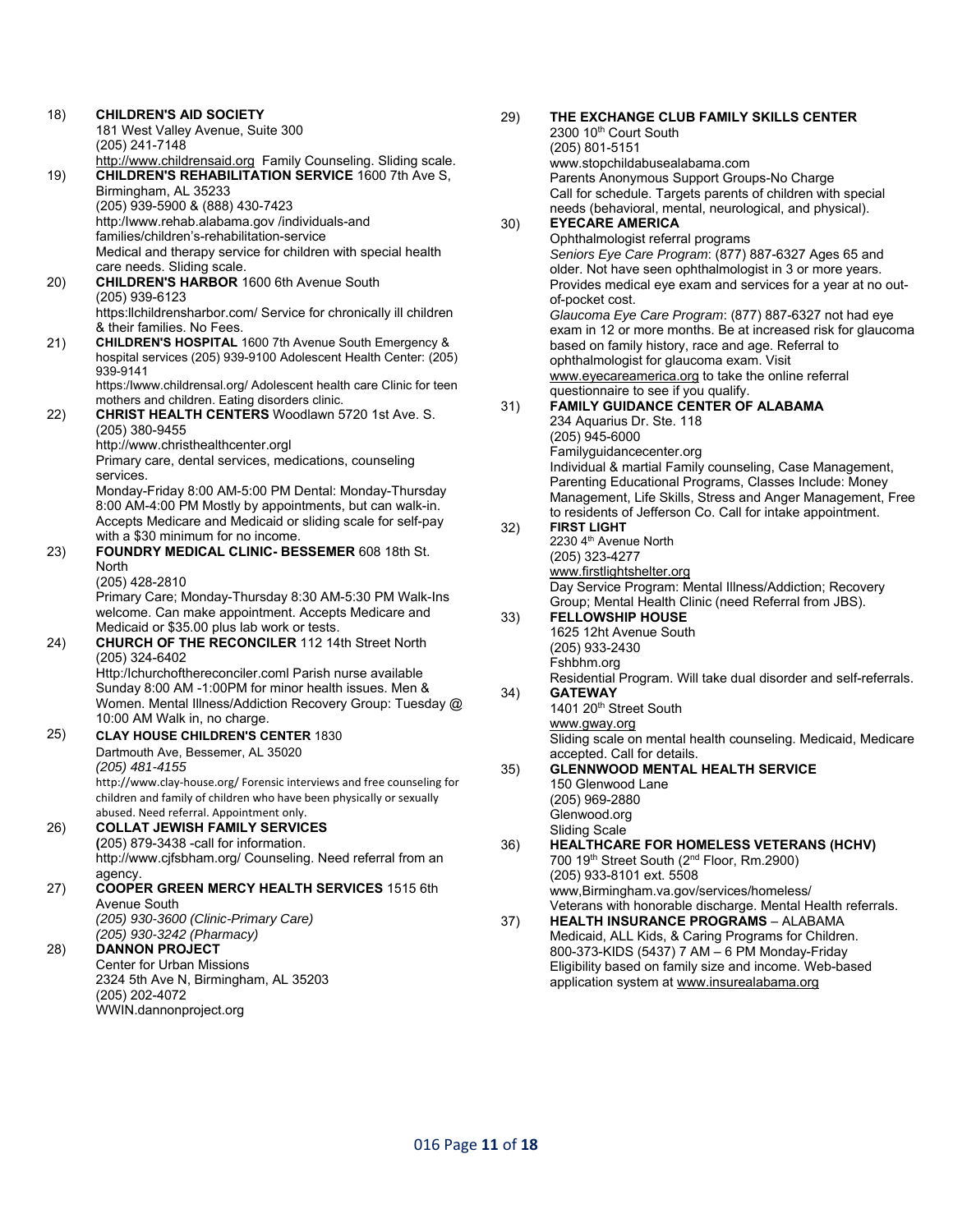| 38) | <b>IMPACT FAMILY COUNSELING</b>                                                                                                   |
|-----|-----------------------------------------------------------------------------------------------------------------------------------|
|     | 1000 24 <sup>th</sup> Street South                                                                                                |
|     | (205) 916-0123                                                                                                                    |
|     | www.impactal.org                                                                                                                  |
|     | Counseling; anger & conflict management resolution, play                                                                          |
|     | therapy. (4-11 yr. olds) Sliding scale and DHR referrals.                                                                         |
| 39) | <b>JBS MENTAL HEALTH AUTHORITY</b>                                                                                                |
|     | 940 Montclair Road, Suite 200                                                                                                     |
|     | (205) 595-4555 Ask for "Outreach Intake"                                                                                          |
|     | www.jbsmha.com                                                                                                                    |
|     | Case Management, Transportation to doctor, Referral to other                                                                      |
|     | resources.                                                                                                                        |
| 40) | <b>JEFFERSON COUNTY AIDS IN MINORITIES</b>                                                                                        |
|     | 1925 Bessemer Road                                                                                                                |
|     | (205) 781-1654                                                                                                                    |
|     | Support service for HIV Positive persons.                                                                                         |
| 41) | JEFFERSON COUNTY DEPARTMENT OF HEALTH                                                                                             |
|     | 1400 6 <sup>th</sup> Avenue South                                                                                                 |
|     | (205) 933-9110                                                                                                                    |
| 42) | www.jcdh.org<br><b>M-POWER MEDICAL CLINIC</b>                                                                                     |
|     | 4022 4 <sup>th</sup> Avenue South                                                                                                 |
|     | (205) 595-5959                                                                                                                    |
| 43) | <b>NORTHSIDE DENTAL CLINIC A Division of Birmingham</b>                                                                           |
|     | Health Care: a non-profit, Community Health Center 1333                                                                           |
|     | 191h Street North                                                                                                                 |
|     | (205) 322-8288                                                                                                                    |
|     | http://bhamhealthcare.com/s dental.php                                                                                            |
| 44) | OASIS 1900 14th Avenue South                                                                                                      |
|     | (205) 933-0338                                                                                                                    |
|     | http://www.oasiscounseling.org/ Counseling for women.                                                                             |
|     | Parents Anonymous Support Group Wednesdays 11:30 a.m.-                                                                            |
|     | 1:00 p.m. (free childcare available)                                                                                              |
| 45) | PARTNERSHIP IN PRESCRIPTION ASSISTANCE                                                                                            |
|     | 888-477-2669                                                                                                                      |
|     | www.pparx.org                                                                                                                     |
|     | A one-stop application for the 475 assistance programs to help<br>the uninsured with the cost of prescription medication. Call or |
|     | apply online.                                                                                                                     |
| 46) | PLANNED PARENTHOOD 1211 27th Place South                                                                                          |
|     | (205) 322-2121                                                                                                                    |
|     | https:/lwww.plannedparenthood.org/health-                                                                                         |
|     | center/alabama/birmingham/35205lbirmingham-center-3253-                                                                           |
|     | 90330                                                                                                                             |
| 47) | <b>POSITIVE MATURITY, INC.</b>                                                                                                    |
|     | 3600 8th Avenue South, Ste. 200                                                                                                   |
|     | (205) 251-0296                                                                                                                    |
|     | http://www.positivematurity.org/                                                                                                  |
|     | Ages 60 + Medication assistance for low-income senior's case                                                                      |
|     | management. No fees except for day camp.                                                                                          |
| 48) | <b>REMEDY</b> (Reused Medical Equipment Donated by you) STAR                                                                      |
|     | Program 750 Montclair Road                                                                                                        |
|     | (205) 783-9170                                                                                                                    |
|     | http://www.atprogramnews.com/2011 /11 /the-reuse-remedy                                                                           |
|     | -forbirmingham.html                                                                                                               |
|     | Provides free loan of medical equipment; must be a resident of                                                                    |
|     | Alabama. Some equipment requires a prescription. Call for<br>inventory and hours.                                                 |
|     |                                                                                                                                   |

#### 49) **SENIORX**

Statewide Prescription Assistance Program *800-243-5463* 

http://www.atrcregion.com/area-agency-on-aging/seniorx Non-narcotic maintenance medication. Must be 55yr or older. Income limit \$21,660 for 1 person, \$29,140 for 2 people. Also covers Disabled in the 24 month waiting period before getting Medicare. Turnaround time is 6-8 weeks. Medications go to your doctor's office.

#### 50) **SIGHT SAVERS OF ALABAMA**

(877) 942-2627

http://sightsaversamerica.org/ Coordinates eye care for economically disadvantaged children. Eye exams, treatment, glasses, medications, vision aids and surgeries. WWW.sightsaversofalabama.org

#### 51) **SMILES FOR KEEPS**

Dentistry for Children and Teens 5528 1st Avenue North (205) 592-2255 http://smilesforkeeps.neV Monday -Thurs. 8:00AM -5:00PM; most insurance accepted, including Medicaid and All Kids. Medicaid eligible ages 1-20 treated free. 53)

#### 52) **UAB COMMUNITY MENTAL HEALTH CLINIC** 908 20th Street South

(205) 934-7008 http://www. uab.edu/medicine/psychiatry/ourdivisions/communitypsychiatry Monday -Friday 8:00 AM -5:00 PM

#### 53) **URGENT CARE CLINIC (JBS)** 1230 3rd Avenue South (205) 545-8520 Fax (205) 224-4431 http://www.jbsmha.com/page07. html Monday -Thursday 8:00 AM-3:00 PM; Individuals with mental illness (no insurance or funds necessary) Provides urgent care and follow-up services Accepts walk-ins or referrals; appointment preferred, but not required. Medical & Mental Health Services

#### 54) **VETERANS ADMIN.MEDICAL CTR. PHOENIX CLINIC**  700 19th Street South (located on the first floor inside Blue Clinic)

http://www.birmingham.va.gov/ *(205) 933-8101 ext. 6012* or *ext. 6016* Homeless Veterans Monday -Fridays 8:00 AM-3:00PM Long term and urgent primary care, STD testing and treatment, laboratory testing and case management. Julie O'Connor (205) 933-8101 ext. 2232 Temp. Shelter & Meals Program

### 55) **UAB COMMUNITY EYE CARE**

(205) 975-2020 Free eye exam and glasses for homeless. Sliding scale eye exam and glasses for low income. Clinics are at the following places on a rotating monthly basis:

- The Foundry, Bessemer
- **M Power Ministries, Avondale**
- The Lovelady Shelter

Homeless must be in a shelter program and have verification. Low Income needing assistance must have proof of income. Call the appropriate place to schedule an apt.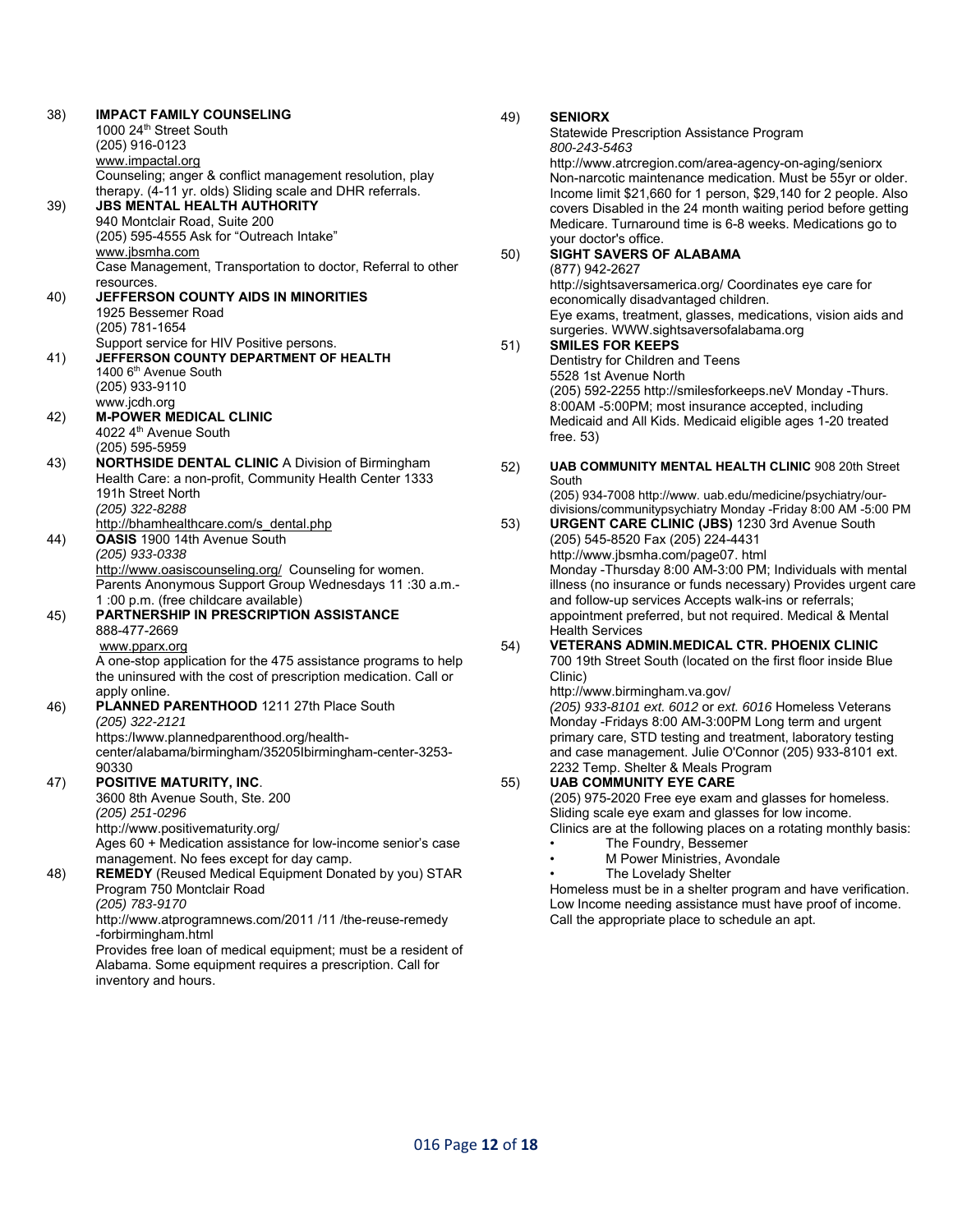| 55) | VET CENTER 1201 2nd Avenue South<br>(205) 212-3122                                                                       |
|-----|--------------------------------------------------------------------------------------------------------------------------|
|     | WWW.vetcenter. va.gov                                                                                                    |
|     | Monday -Friday 8:00 AM -4:30 PM Weekend and evening by<br>appointment. Individual, group, marital, and family counseling |
|     | services for active duty service members and veterans who                                                                |
|     | have deployed to a combat theater. Includes Re-adjustment,<br>PTSD, bereavement, survivors of military sexual trauma     |
|     | counseling. Referrals for medical needs.                                                                                 |
| 56) | <b>WESTERN MENTAL HEALTH CENTER 1701 Avenue D.,</b>                                                                      |
|     | Ensley<br>(205) 788-7770                                                                                                 |
|     | http://www.wmhcinc.coml Services for seriously mentally ill.                                                             |
|     | Sliding scale.                                                                                                           |
| 57) | <b>WOMEN'S HEALTHLINK National Community Center of</b><br>Excellence in Women's Health Cooper Green Hospital 1515        |
|     | 6th Avenue South, Room 558                                                                                               |
|     | (205) 918-2364                                                                                                           |
|     | http:<br>Jeffconline.jccal.org                                                                                           |
|     | Case Management and referral for women's health issues                                                                   |
| 58) | linking women to health, mental health services.<br><b>BIRMINGHAM HEALTH CARE (ENSLEY CLINIC)</b>                        |
|     | 4017 19th Street Ensley                                                                                                  |
|     | Birmingham, AL 35218                                                                                                     |
|     | (205) 783-9300 Service/Intake<br>Health care open to all, other eligibility requirements vary by                         |
|     | program. Serves the Birmingham metro area.                                                                               |
| 59) | 7:30 am-4:30 pm, Mon-Fri<br><b>SAV-A-LIFE</b>                                                                            |
|     | 1480 McGuire Road                                                                                                        |
|     | Birmingham, AL 35216                                                                                                     |
|     | (205) 979-0302 Service/Intake and Administration<br>Services and programs are available to anyone who is                 |
|     | experiencing an unplanned or crisis pregnancy. Men or                                                                    |
|     | women at risk for sexually transmitted infections or diseases<br>are also welcome. Parents and parents-to-be in need of  |
|     | parenting instruction and material resources are also welcome.                                                           |
|     | 9:00 am-4:00 pm, Mon, Wed                                                                                                |
|     | 9:00 am-7:00 pm, Tue, Thu<br>9:00 am-2:00 pm, Fri                                                                        |
|     | Appointments necessary for medical services including                                                                    |
|     | prenatal assessment, ultrasound, and STD testing.<br>THE FULL LIFE AHEAD FOUNDATION                                      |
| 60) | 2908 Clairmont Avenue South                                                                                              |
|     | Birmingham, AL 35205                                                                                                     |
|     | (205) 439-6534 Service/Intake<br>Advocacy for Disabilities Issues, Centers for Independent                               |
|     | Living, Disability Rights Groups, Independent Living Skills                                                              |
|     | Instruction                                                                                                              |
|     |                                                                                                                          |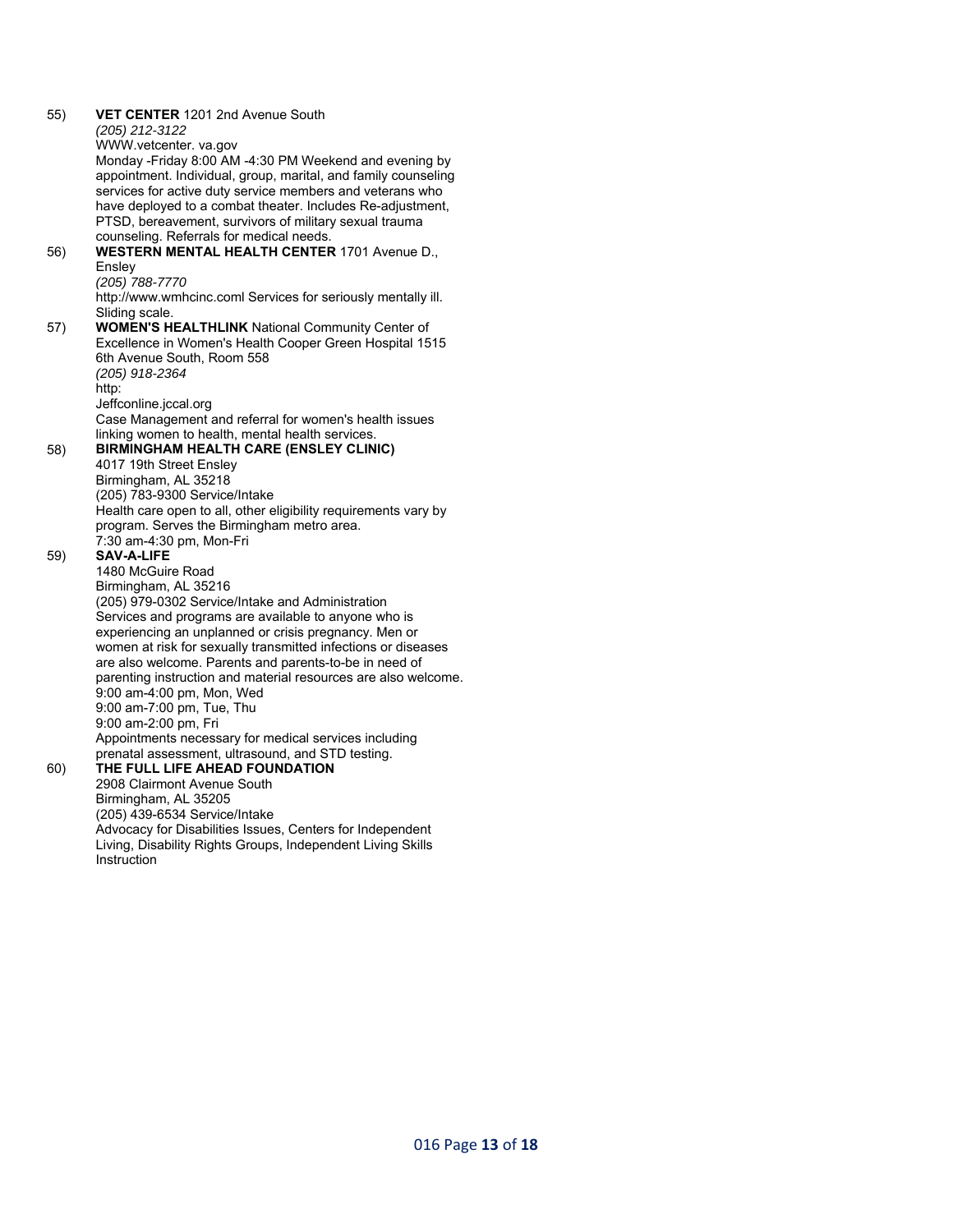#### **ADVOCACY**

#### 1) **ALABAMA DEPARTMENT OF PUBLIC HEALTHALABAMA SUICIDE PREVENTION RESOURCE COALITION**  3961 Christopher Drive Birmingham, AL 35243 (800) 273-8255 Suicide Crisis Line http://www.adph.org/suicideprevention

- 2) **ALABAMA INSTITUTE FOR THE DEAF AND BLINDALABAMA INSTITUTE FOR THE DEAF AND BLIND - BIRMINGHAM REGIONAL CENTER**  220 34th Street South Birmingham, AL 35222 (205) 328-3989 Voice/TTY/TTD (205) 323-3691 FAX http://www.aidb.org turk.larscene@aidb.state.al.us
- 3) **AMERICAN CANCER SOCIETY, INC.**  1100 Ireland Way Suite 201 Birmingham, AL 35205 (800) 227-2345 24/7 Information (205) 930-8895 FAX http://www.cancer.org
- 4) **CLEAN AND SERENE RECOVERY CENTER OF BIRMINGHAM**

1633 13th Avenue South #203 Birmingham, AL 35205 (205) 939-4644 A community center for those in "recovery" from alcoholism or drug addiction. A 7-day a week open to the public facility that hosts all 12-step recovery fellowships, their families and friends and the general public. Contact person: Danny Daniel Hours:8:00 am-5:00 pm, Mon-Fri

#### 5) **NARCOTICS ANONYMOUSNARCOTICS ANONYMOUS GREATER BIRMINGHAM AREA**

PO Box 321324 Birmingham, AL 35232-0463 (205) 941-2655 Service/Intake Birmingham (205) 243-7854 Hotline Greater Birmingham Area (866) 985-0008 Hotline Alabama Areas http://portaltools.na.org/portaltools/MeetingLoc/

#### **SOUTH HIGHLAND PRESBYTERIAN CHURCH**

6) 2035 Highland Avenue South Birmingham, AL 35205 (205) 933-0790 Service/Intake and Administration (205) 933-7361 FAX http://www.shpcbhm.org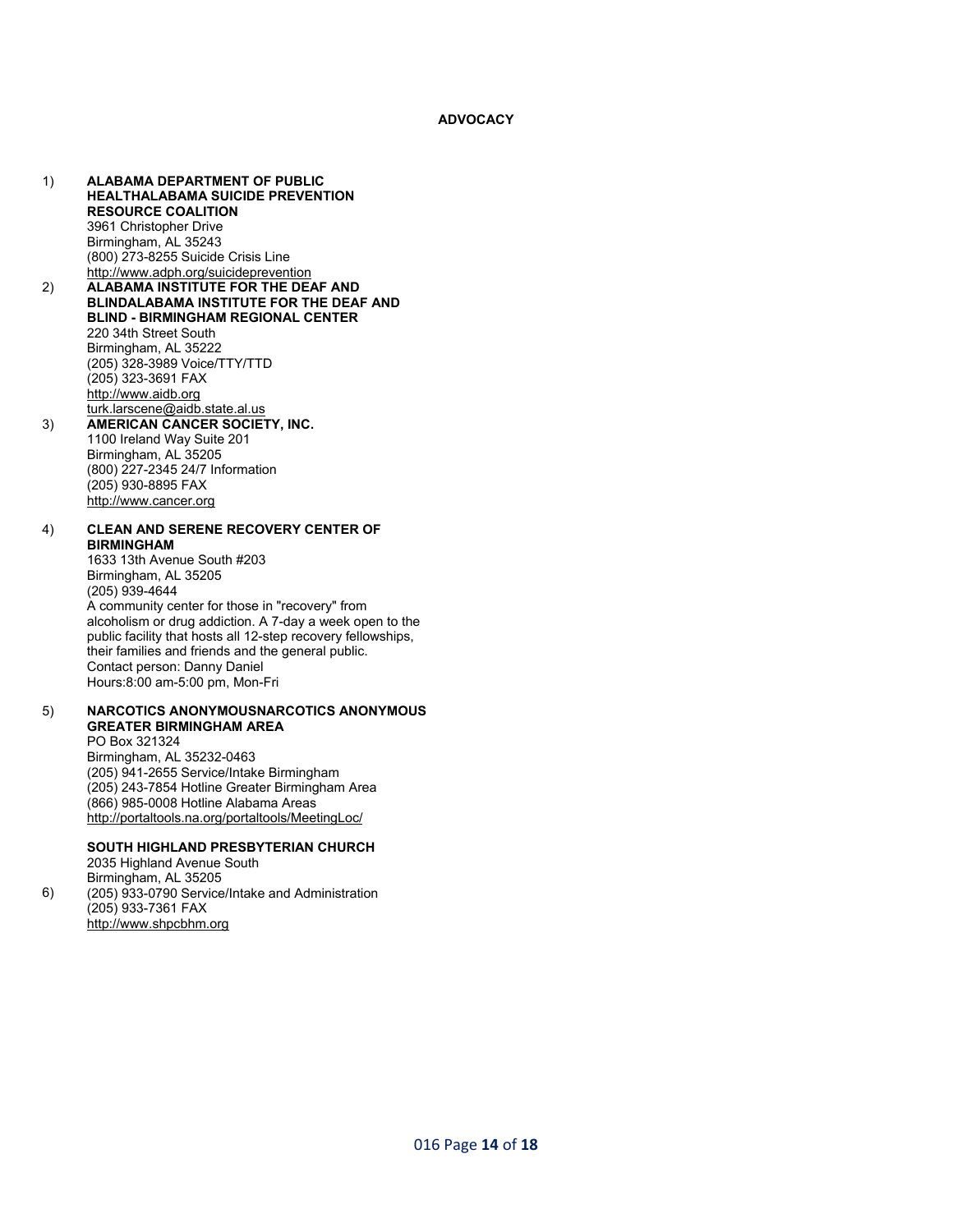#### **ADDITIONAL COMMUNITY RESOURCES**

| 1)  | AT&T                                                                                                                |
|-----|---------------------------------------------------------------------------------------------------------------------|
|     | 1-888-757-6500                                                                                                      |
|     | https://www.fcc.goviconsumersiguideslifeline-affordable-                                                            |
|     | telephone-service-income-eligible-                                                                                  |
|     | subscribers                                                                                                         |
|     | LIFELINE and LINK UP program discounts for phone bills.                                                             |
|     | \$13.50 credit on monthly phone bill and 50% credit on                                                              |
|     | installation. Must be on a federal assistance                                                                       |
|     | program: Medicaid, Food Stamps, Federal Public Housing                                                              |
|     | Assistance Section 8, SSI, or TANF.                                                                                 |
| 2)  | <b>ALABAMA STATE DEPT OF VETERANS' AFFAIRS 809</b>                                                                  |
|     | Green Springs Highway, Suite 100                                                                                    |
|     | (205) 916-2700<br>http://www.va.alabama.govl Files claims & makes referrals                                         |
|     | for veterans 1 family of veterans.                                                                                  |
| 3)  | <b>BIRMINGHAM PUBLIC LIBRARY 2100 Park Place</b>                                                                    |
|     | (205) 226-3600                                                                                                      |
|     | http://www.bplonline.orgllocationslcentrall                                                                         |
| 4)  | <b>COALITION FOR THE HOMELESS</b> Church of the Reconciler                                                          |
|     | 112 14th Street North                                                                                               |
|     | (205) 324-6402                                                                                                      |
|     | http://churchofthereconciler.coml Meets each Friday 10:30 AM<br>Seeks to discover and change structural injustices. |
| 5)  | THE DANNON PROJECT (PRISON RE-ENTRY                                                                                 |
|     | SUPPORTIVE SERVICES) 2324 5th Ave N, Birmingham,                                                                    |
|     | AL 35203                                                                                                            |
|     | (205) 202-4072                                                                                                      |
|     | www.dannonproject.org Case Management & referrals for                                                               |
|     | non-violent, nonsexual ex-offenders.                                                                                |
| 6)  | <b>DHR ADULT SERVICES</b>                                                                                           |
|     | http://dhr.alabama.govlservicesIAdult_Protective_Ser<br>vicesIAdult Abuse Facts.aspx                                |
|     | (205) 945-3787 To report adult abuse                                                                                |
| 7)  | <b>GREATER BIRMINGHAM MINISTRIES</b>                                                                                |
|     | (205) 326-6821                                                                                                      |
|     | https:llgbm.orgl Call first Wednesday of month at 9 AM on                                                           |
|     | Appointment Line: (205) 716-2168. Leave name and                                                                    |
|     | number after the tone. Due to limited resources, GBM can                                                            |
|     | only handle 16 per month. If you have received financial                                                            |
|     | assistance from GBM you must wait a full year before                                                                |
| 8)  | reapplying. No assistance in January and July.<br><b>GREATER BIRMINGHAM FAIR HOUSING CENTER</b>                     |
|     | Investigates housing discrimination                                                                                 |
|     | (205) 324-0111                                                                                                      |
| 9)  | <b>HEALTH INFORMATION ONLINE www.healthinfonet.org</b>                                                              |
|     | Free consumer health information service.                                                                           |
| 10) | <b>HICA: The Hispanic Interest Coalition of Alabama 57</b>                                                          |
|     | 121st Avenue North                                                                                                  |
|     | (205) 942-5505                                                                                                      |

www.Hispaniclnterest.org Advocacy and transitional services.

- 11) **HOPE LINE** Hope Line phones provided for domestic violence survivors. Contact: Kate Jay (678) 339-4828 www.verizonwireless.com/aboutus/hopeline Kate.Jay@verizonwireless,com
- 12) **HUMAN TRAFFICKING HOTLINE** (2417) Polaris Project (888) 373-3888 http://www.polarisproject.org Confidential Online Reporting
- 13) **JCCEO: JEFFERSON COUNTY COMMITTEE for ECONOMIC OPPORTUNITY** 589 Bessemer Super Hwy, Birmingham, AL 35228 (205) 497-6591 http://www.jcceo.orglenergy-assistance Energy Assistance program for power & gas utilities. Call for eligibility information & updates on program availability.
- 14) **LEGAL SERVICES OF METRO BIRMINGHAM, INC.** 1820 7th Avenue North (205) 328-3540 http://www.legalaidbirmingham.coml

Assistance with civil cases -domestic relations, consumer housing and income issues. 15) **JEFFERSON COUNTY OFFICE OF SENIOR CITIZENS'** 

- **SERVICES** 2601 Highland Avenue South (205) 325-1416 http://jeffconline.jccal.orgIDefault.asp?ID;355&pg;Senior Citizens Services Services for the elderly. Ages 60+.
- 16) **OAK MOUNTAIN MISSIONS MINISTRIES, INC.** 2010 Old Montgomery Hwy. Ste. A

(205) 987-6268 http://oakmtnmissions.coml Monday -Friday 9:00am - 12noon

Food, clothing, furniture, and financial assistance. MUST have referral from an agency.

- 17) **ONE ROOF** (formally MBSH) 1704 5th Ave. North (205) 254-8833 http://oneroofonline.orgl Homeless service agencies networking organization.
- 18) **PROJECT HELP** Must be referred by agency and make an appointment. Free legal services for homeless only. Every other Wednesdays 1 :OOPM -3:00PM http://homelesslegalprotection.com/h-e-Iplocations/birmingham/ The Old Firehouse Shelter 1501 3rd Ave. N. (205) 252-9571 First Light 2230 4th Ave. North (205) 323-4277
- 19) **PROJECT 10: HIGHLANDS UNITED METHODIST CHURCH** 1045 20th Street South (205) 933-8751 http:llwww.highlandsume.net Tuesday & Thursday 11:00 AM -Noon Assistance in obtaining state-issued birth certificates and identification. Available by referral from social agencies & appointment only.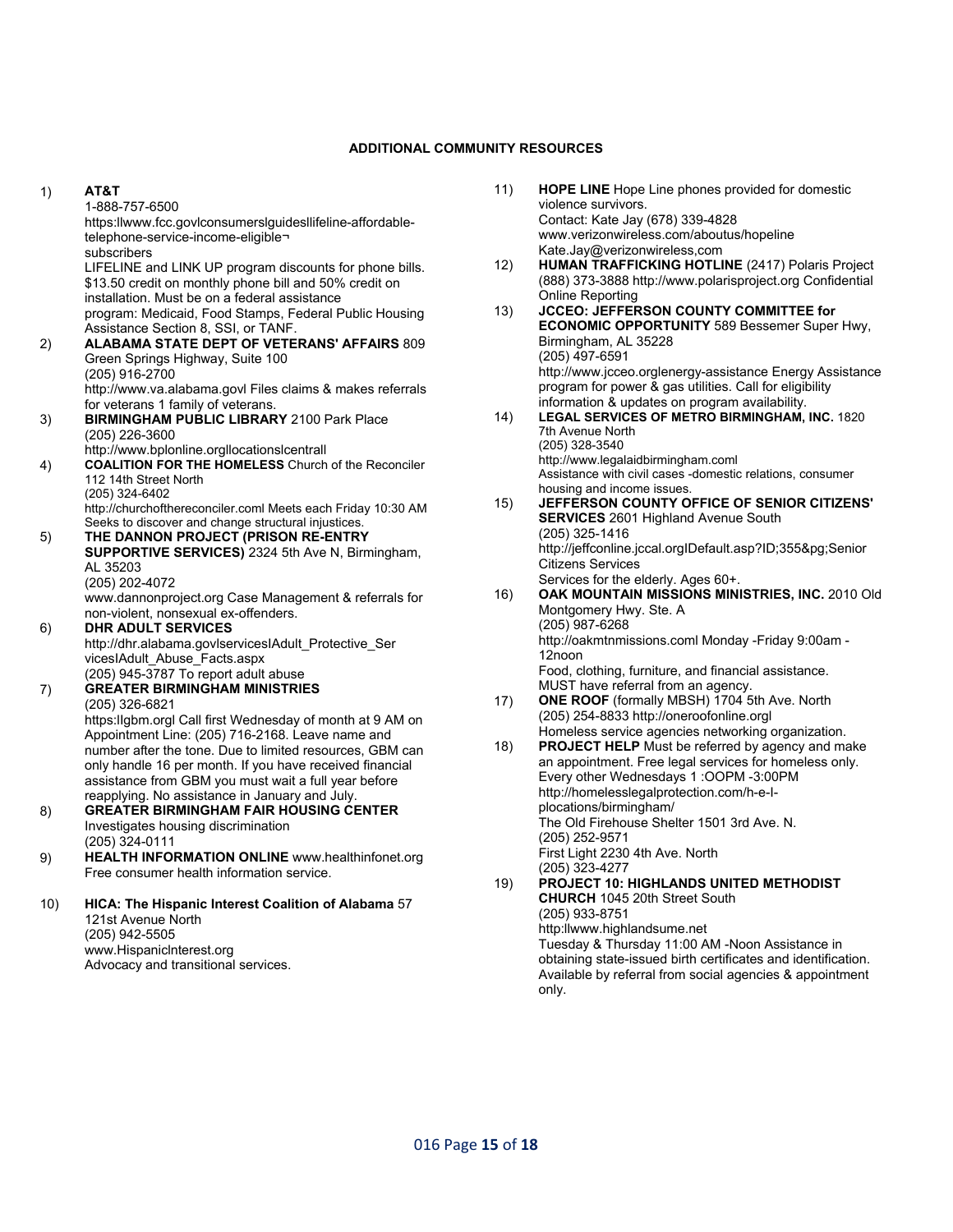20) RE-ENTRY MINISTRY 1804 6th Avenue North (205) 428-8449 http://www. Thefoundryonline.org Prison ministry, Monday -Friday 8:00 AM -5:00 PM 21) SOCIAL SECURITY ADMINISTRATION 2001 12th Avenue North (800) 772-1213 https:llwww.ssa.gov/ 22) TEEN CHALLENGE-Women's Center (Hayden, AL) (205) 647-6563 https:llwww.alabamateenchallenge.org/ 23) UNITED WAY INFORMATION AND REFERRAL CENTER 3600 8th Avenue South (205) 323-0000 Dial 211 for information line. Resource listing at: www.uwca.org go to "Get Help." 24) WORKSHOPS, INC. 4244 3" Ave. South (205) 592-9683 ext. 291 http://www.workshopsinc.org/ Ms. Dana Ullrich Senior Community Service Program (SCSEP) Work-based job training program for American age 55 or older. Call and ask for Ms. Ullrich for more information. 25) ZAMORA SHRINE TEMPLE 3521 Ratliff Road Irondale, AL 35210 (205) 956-3636 Service/Intake and Administration Aims to help disabled or burned children. Age up to 18 years old, have a crippling disease, spinal cord injury, burn or need burn reconstruction. 9:00 am-4:00 pm, Mon-Fri

#### **CHILD CARE**

1) Aletheia House

Phone: 205-324-6502 Birmingham, Al 35201 www.specialkindofcaring.org Residential Substance abuse treatment program for men and women. Men's Services: 201 Finley Ave W, 205- 324-6502. Women's Services: 700 37th Street South, 205-279-3999

- 2) Birmingham City Schools –Even Start Program 2015 7<sup>th</sup> AVE North Birmingham, AL 35202 205-231-4220 Public schools for Birmingham resident school children, grades K-12. Provides clothing and assistance with medical needs for underprivileged students, and transportation for qualified special education students.
- 3) Child Care Subsidy through DHR Phone Number: (334) 242-1425 or 1-866-528-1694 childcare.subsidy@dhr.alabama.gov
- 4) Daniel Cason Ministries 538 7<sup>th</sup> Street North Birmingham, AL 35203 205-320-2111 Head Start Programs JCCEO 300 8th Ave West Birmingham, Al 35204 205-327-7500 Social services to meet the needs of low income individuals at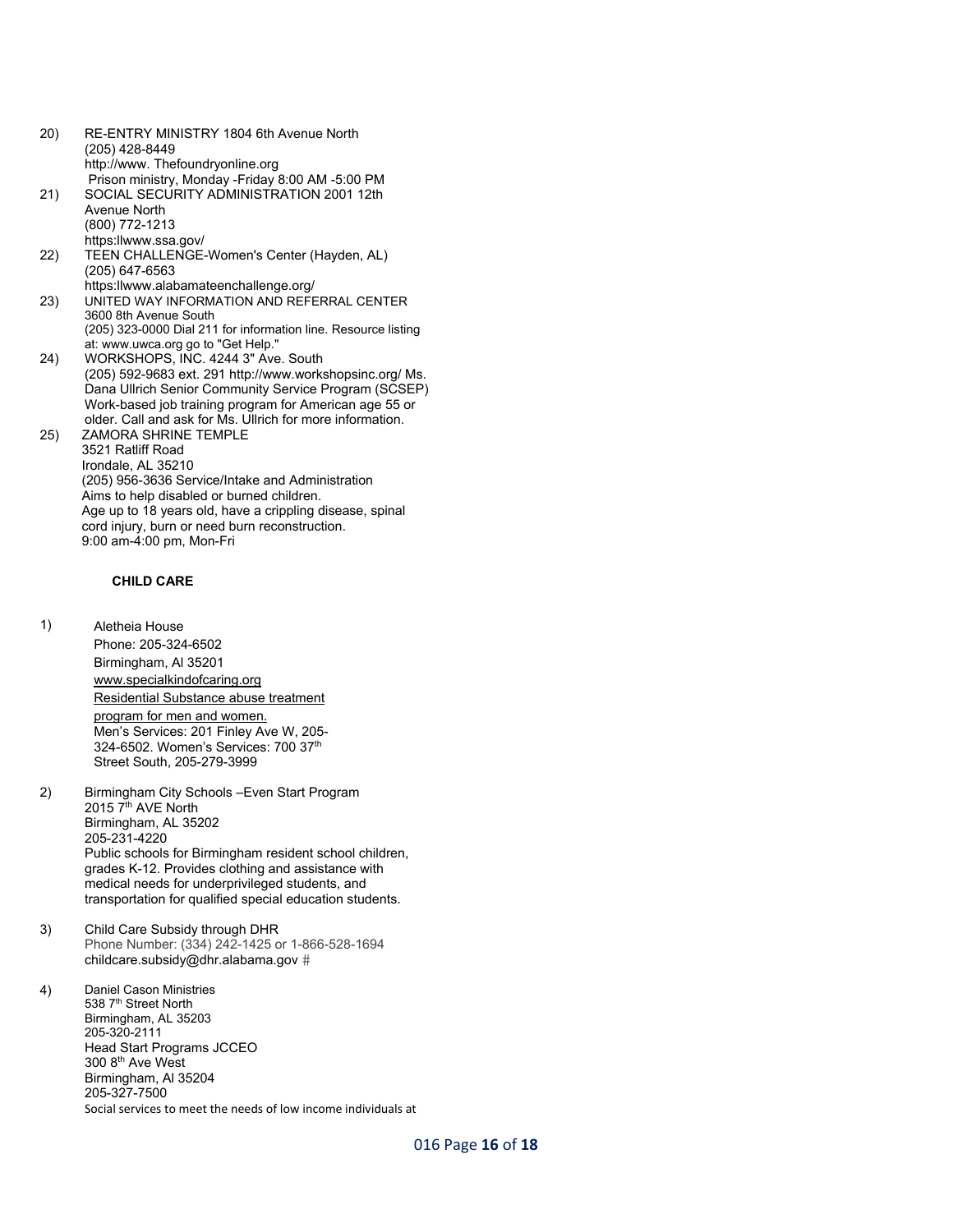the community level. Services include child care and family assistance, Head Start program for children, job training and placement for new parents, substance abuse prevention and outpatient treatment, low income assistance with utility bills,

family development and self-sufficiency training.

 North Star Youth Ministries 700 8th Ave West Birmingham, Al 35204 205-322-9296 UAB Early Head Start Program 933 19th Street S Birmingham, AL 35294 205-934-5736 https://www.uab.edu/civitansparks/uab-early-head-startprogram A family focused child development program created to serve children and families in Jefferson, Walker, and St. Clair Counties in AL.

 YWCA 309 23rd Street North Birmingham, AL 35202 205-322-9922 Day care services and after school program for children of homeless persons. 30 day care slots available.

5) Girls Inc.

5201 8th Ave S Birmingham, Al 35213 http://www.girlsinccentral-al.org/